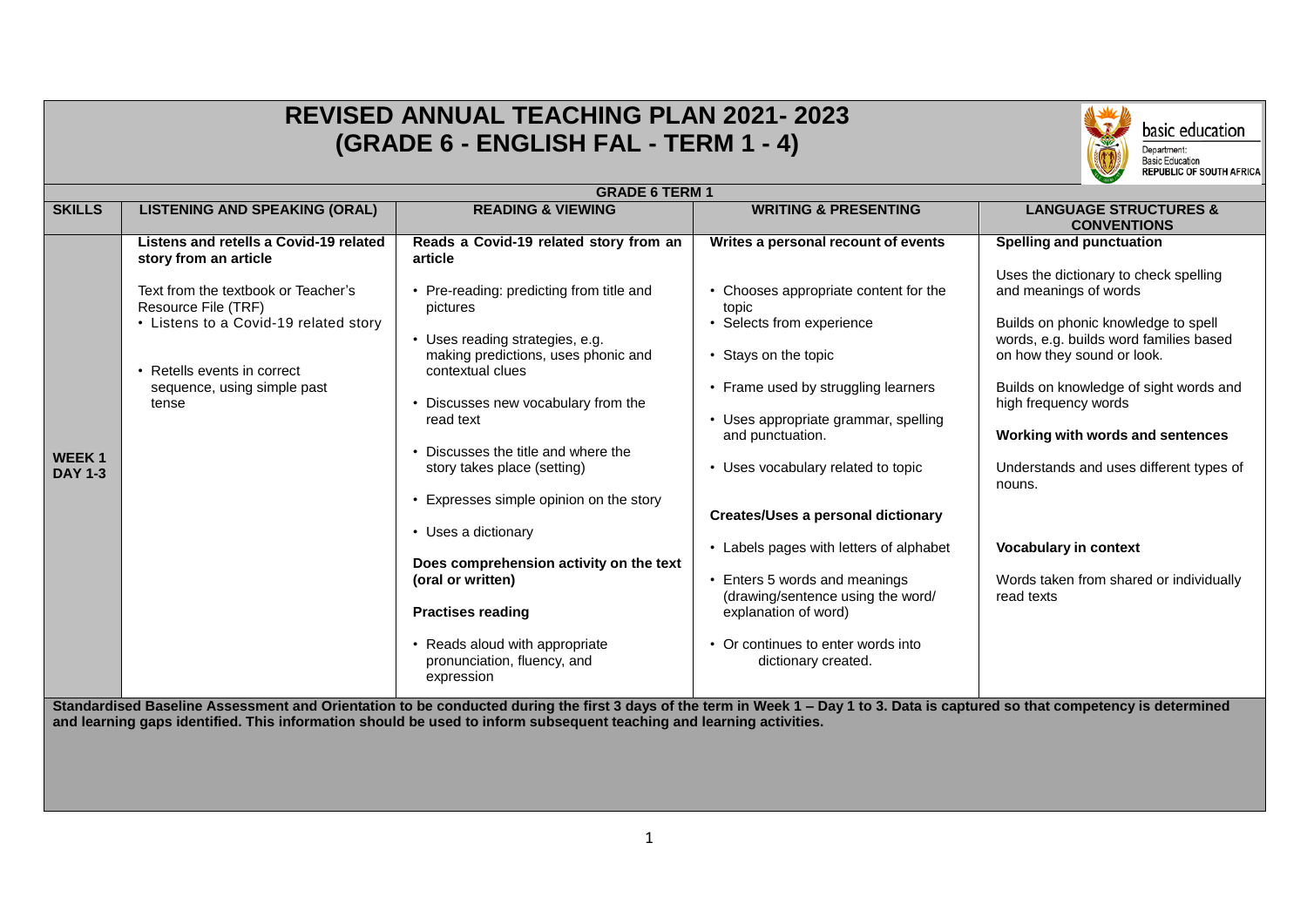| <b>SKILLS</b>                 | <b>LISTENING AND SPEAKING (ORAL)</b>                                                                                                                                                                                                                                                                                                                                                                                                                                                                                                                      | <b>READING &amp; VIEWING</b>                                                                                                                                                                                                                                                                                                                                                                                                                                                                                                                                                                                                                                                                                                                                                                                                                                                                                                                                                                                                   | <b>WRITING &amp; PRESENTING</b>                                                                                                                                                                                                                                                                                                                                                                                                                                                                                                                                                                                                                                    | <b>LANGUAGE STRUCTURES &amp;</b><br><b>CONVENTIONS</b>                                                                                                                                                                                                                                                                                                                                                                                                                                                                                                                                                                                                                                                                |
|-------------------------------|-----------------------------------------------------------------------------------------------------------------------------------------------------------------------------------------------------------------------------------------------------------------------------------------------------------------------------------------------------------------------------------------------------------------------------------------------------------------------------------------------------------------------------------------------------------|--------------------------------------------------------------------------------------------------------------------------------------------------------------------------------------------------------------------------------------------------------------------------------------------------------------------------------------------------------------------------------------------------------------------------------------------------------------------------------------------------------------------------------------------------------------------------------------------------------------------------------------------------------------------------------------------------------------------------------------------------------------------------------------------------------------------------------------------------------------------------------------------------------------------------------------------------------------------------------------------------------------------------------|--------------------------------------------------------------------------------------------------------------------------------------------------------------------------------------------------------------------------------------------------------------------------------------------------------------------------------------------------------------------------------------------------------------------------------------------------------------------------------------------------------------------------------------------------------------------------------------------------------------------------------------------------------------------|-----------------------------------------------------------------------------------------------------------------------------------------------------------------------------------------------------------------------------------------------------------------------------------------------------------------------------------------------------------------------------------------------------------------------------------------------------------------------------------------------------------------------------------------------------------------------------------------------------------------------------------------------------------------------------------------------------------------------|
| <b>TERM1</b><br><b>WEEK 2</b> | Listens to a story<br>(Choose from contemporary realistic<br>fiction/traditional stories/personal<br>accounts/adventure/funny/fantasy/real<br>life stories/historical fiction)<br>Text from the textbook or reader/s or<br>Teacher's Resource File (TRF)<br>• Answers literal questions to show<br>understanding<br>• Gives a personal response to the<br>story, connecting it to own life<br>Plays language game/s<br>• Follows and gives instructions<br>correctly<br>• Uses a range of vocabulary<br>• Takes turns, giving others a chance<br>to speak | Reads a story<br>(Choose from contemporary realistic<br>fiction/traditional stories/personal<br>accounts/adventure/funny/fantasy/real<br>life stories/historical fiction)<br>Text from the textbook or reader/s or<br>Teacher's Resource File (TRF)<br>• Pre-reading: predicts from title and<br>pictures<br>· Uses reading strategies, e.g.<br>making predictions, uses phonic and<br>contextual clues<br>• Discusses new vocabulary from the<br>read text<br>• Discusses the title, plot and where<br>the story takes place (setting)<br>• Answers questions on the story<br>Does comprehension activity on the<br>text (oral or written)<br><b>Practises reading</b><br>• Reads aloud with appropriate<br>pronunciation, fluency and<br>expression<br>Does a word puzzle<br>• Uses relevant vocabulary<br>• Spells words correctly<br>• Explains meanings of words/uses<br>them in a sentence<br>Reflects on texts read during<br>independent/pair reading<br>• Does a short oral book review<br>• Relates text to own life | Writes a simple story<br>• Uses a frame only if necessary<br>• Uses a mind map or flowchart to<br>plan<br>· Selects appropriate topic and<br>content<br>• Writes an appropriate opening<br>sentence<br>• Uses connecting words<br>• Writes an appropriate ending<br>• Uses appropriate grammar,<br>vocabulary, spelling and punctuation<br>Uses the writing process<br>• Brainstorms ideas<br>• Writes a first draft<br>• Revises<br>• Edits<br>• Writes final draft<br>• Presents neat, legible final draft<br>Records words and their meanings<br>in a personal dictionary<br>• Writes sentences using the words or<br>explanations to show the meaning,<br>etc. | <b>Spelling</b><br>Spells familiar words correctly, using a<br>personal dictionary<br>Builds on phonic knowledge to spell<br>words, e.g. builds word families based<br>on how they sound or look.<br>Builds on knowledge of sight words<br>and high frequency words<br>Working with words and sentences<br>Common, proper, abstract nouns<br>$\bullet$<br>Understands and uses countable<br>$\bullet$<br>nouns<br>Gender<br>$\bullet$<br>Builds on use of subject verb concord,<br>e.g. There is one book/There are two<br>books<br>Verbs<br>Uses connecting words to show<br>addition (and) and sequence (then,<br>before),<br><b>Vocabulary in context</b><br>Words taken from shared or<br>individually read texts |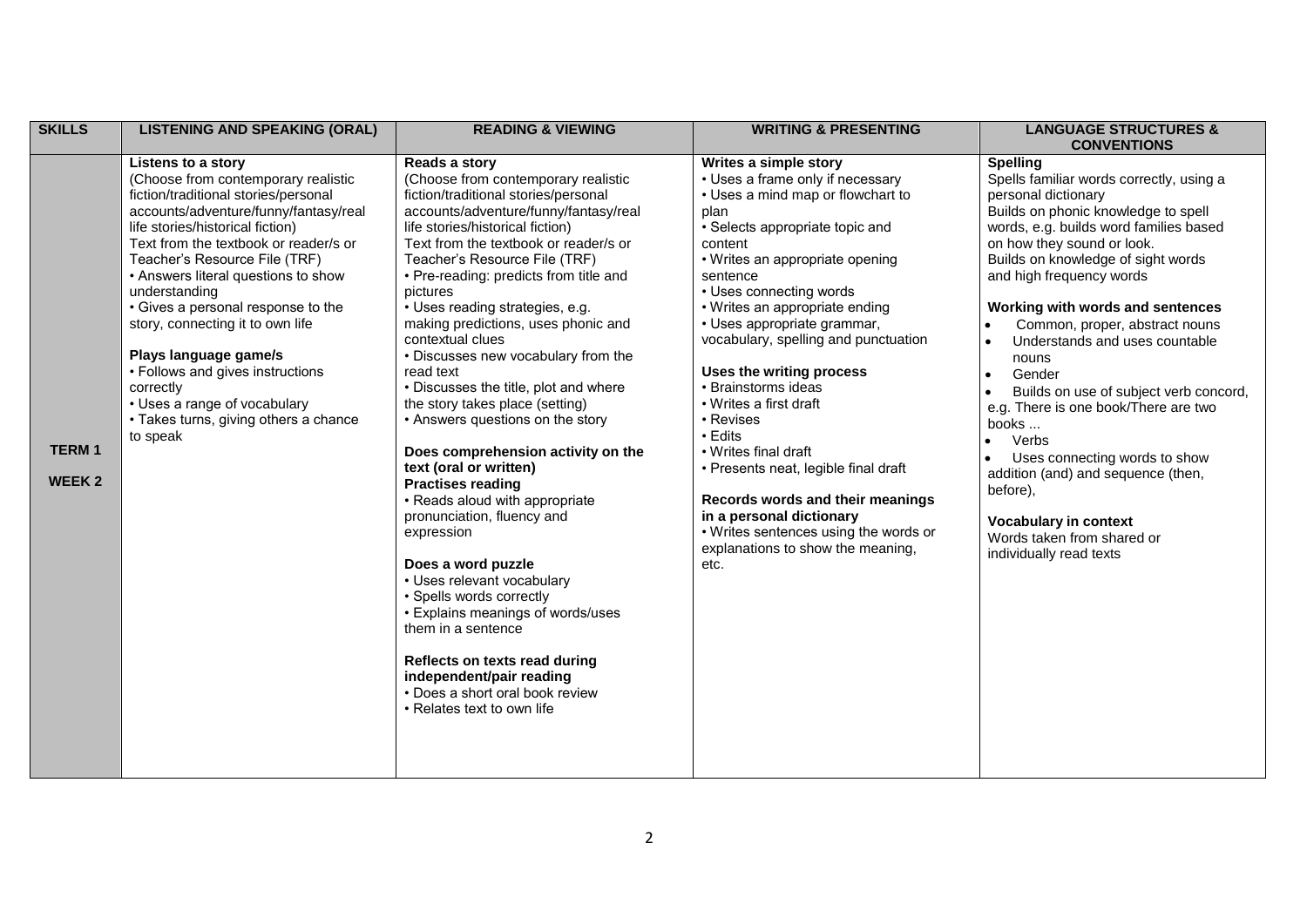| <b>SKILLS</b>                   | <b>LISTENING AND SPEAKING (ORAL)</b>                                                                                                                                                                                                                                                                                                                                                                                                                             | <b>READING &amp; VIEWING</b>                                                                                                                                                                                                                                                                                                                                                                                                                                                                                                                                                                                                                                                                                                                                                                                                                                              | <b>WRITING &amp; PRESENTING</b>                                                                                                                                                                                                                                                                                                                                                                                                                                                                                                      | <b>LANGUAGE STRUCTURES &amp;</b><br><b>CONVENTIONS</b>                                                                                                                                                                                                                                                                                                                                                                                                                                                                                                                                                                                                                                                               |
|---------------------------------|------------------------------------------------------------------------------------------------------------------------------------------------------------------------------------------------------------------------------------------------------------------------------------------------------------------------------------------------------------------------------------------------------------------------------------------------------------------|---------------------------------------------------------------------------------------------------------------------------------------------------------------------------------------------------------------------------------------------------------------------------------------------------------------------------------------------------------------------------------------------------------------------------------------------------------------------------------------------------------------------------------------------------------------------------------------------------------------------------------------------------------------------------------------------------------------------------------------------------------------------------------------------------------------------------------------------------------------------------|--------------------------------------------------------------------------------------------------------------------------------------------------------------------------------------------------------------------------------------------------------------------------------------------------------------------------------------------------------------------------------------------------------------------------------------------------------------------------------------------------------------------------------------|----------------------------------------------------------------------------------------------------------------------------------------------------------------------------------------------------------------------------------------------------------------------------------------------------------------------------------------------------------------------------------------------------------------------------------------------------------------------------------------------------------------------------------------------------------------------------------------------------------------------------------------------------------------------------------------------------------------------|
| <b>TERM1</b><br><b>WEEK 3-4</b> | Listens to a factual recount, e.g.<br>news report, factual account<br>Text from the textbook or reader/s or<br>Teacher's Resource File (TRF)<br>• Understands concepts and uses<br>vocabulary relating to other subjects<br>• Expresses and explains own opinion<br>• Discusses the text<br>Sustains a conversation on a<br>familiar topic<br>• Asks and answers questions<br>• Respects other learners by listening<br>to them and encouraging them to<br>speak | Reads a simple factual recount, e.g.<br>a news article or factual account<br>Text from the textbook or reader/s or<br>Teacher's Resource File (TRF)<br>• Pre-reading: predicts from title and<br>pictures<br>· Uses reading strategies, e.g.<br>making predictions, uses phonic and<br>contextual clues<br>• Discusses new vocabulary from the<br>read text<br>• Answers questions on text<br>• Expresses cause and effect<br>Does comprehension activity on the<br>text (oral or written)<br>Reads media texts, e.g. advertisements/<br>pamphlets/posters<br>• Identifies the main message<br>• Discusses the use of layout, colour,<br>typeface and images<br>• Understands how pictures and words are<br>used to persuade<br>Reflects on texts read during<br>independent/pair reading<br>• Summarises the text in a few<br>Sentences<br>• Shares opinions on the text | Writes a simple factual recount<br>• Uses a frame if necessary<br>· Selects appropriate information<br>• Organises main idea and supporting<br>details<br>• Uses connecting words, pronouns<br>Appropriately<br>Uses the writing process<br>• Brainstorms ideas<br>• Writes a first draft<br>• Revises<br>• Edits<br>• Writes final draft<br>• Presents neat, legible final draft<br>Records words and their meanings<br>in a personal dictionary<br>• Writes sentences using the words or<br>explanations to show the meaning, etc. | <b>Spelling</b><br>Uses the dictionary to check spelling<br>and meanings of words<br>Uses knowledge of alphabetical order<br>and first letters of a word to find words in a<br>dictionary.<br>Breaks long words into smaller chunks,<br>e.g. be-cause; sen-ten-ce<br>Working with words and sentences<br>Revises 'a' and 'the' with nouns.<br>$\bullet$<br>Articles<br>Adjectives (descriptive & quantity)<br>Adjectives (degrees of comparison)<br>Punctuation (capital letter, comma, full<br>stop, question mark)<br>simple present, past future tense<br>$\bullet$<br><b>Vocabulary in context</b><br>Homonyms (words that are<br>pronounced or spelled alike but have<br>different meanings, e.g. flour/flower) |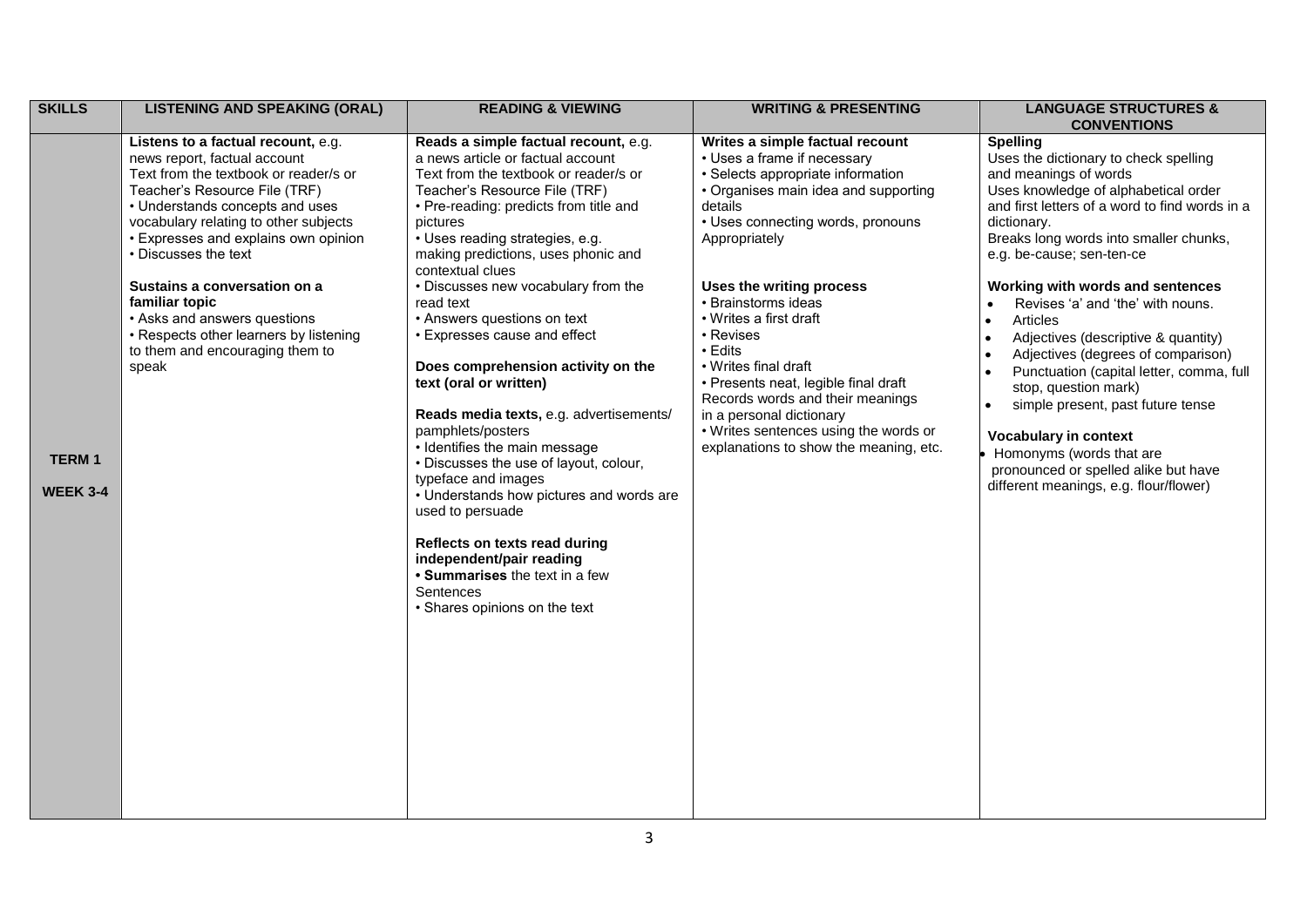| <b>FORMAL ASSESSMENT: TASK 1: ORAL</b><br>• Read Aloud (20 marks)<br>Commence with this task in term 1 and conclude in term 2 when the mark will be recorded. |                                                                                                                                                                                                                                                                                                                                                                                                                                                                                                                                                                                                                                                     |                                                                                                                                                                                                                                                                                                                                                                                                                                                                                                                                                                                                                                                                                                                                                            |                                                                                                                                                                                                                                                                                                                                                                                                                                                                                                |                                                                                                                                                                                                                                                                                                                                                                                                                                                                                                                                                                                                                                                                                                                                                                                                                                                                                                                                                                                                |  |
|---------------------------------------------------------------------------------------------------------------------------------------------------------------|-----------------------------------------------------------------------------------------------------------------------------------------------------------------------------------------------------------------------------------------------------------------------------------------------------------------------------------------------------------------------------------------------------------------------------------------------------------------------------------------------------------------------------------------------------------------------------------------------------------------------------------------------------|------------------------------------------------------------------------------------------------------------------------------------------------------------------------------------------------------------------------------------------------------------------------------------------------------------------------------------------------------------------------------------------------------------------------------------------------------------------------------------------------------------------------------------------------------------------------------------------------------------------------------------------------------------------------------------------------------------------------------------------------------------|------------------------------------------------------------------------------------------------------------------------------------------------------------------------------------------------------------------------------------------------------------------------------------------------------------------------------------------------------------------------------------------------------------------------------------------------------------------------------------------------|------------------------------------------------------------------------------------------------------------------------------------------------------------------------------------------------------------------------------------------------------------------------------------------------------------------------------------------------------------------------------------------------------------------------------------------------------------------------------------------------------------------------------------------------------------------------------------------------------------------------------------------------------------------------------------------------------------------------------------------------------------------------------------------------------------------------------------------------------------------------------------------------------------------------------------------------------------------------------------------------|--|
| <b>SKILLS</b>                                                                                                                                                 | <b>LISTENING AND SPEAKING (ORAL)</b>                                                                                                                                                                                                                                                                                                                                                                                                                                                                                                                                                                                                                | <b>READING &amp; VIEWING</b>                                                                                                                                                                                                                                                                                                                                                                                                                                                                                                                                                                                                                                                                                                                               | <b>WRITING &amp; PRESENTING</b>                                                                                                                                                                                                                                                                                                                                                                                                                                                                | <b>LANGUAGE STRUCTURES &amp;</b><br><b>CONVENTIONS</b>                                                                                                                                                                                                                                                                                                                                                                                                                                                                                                                                                                                                                                                                                                                                                                                                                                                                                                                                         |  |
| <b>TERM1</b><br><b>WEEK 5-6</b>                                                                                                                               | Listens to a personal recount<br>(Choose from contemporary realistic<br>fiction/traditional stories/personal<br>accounts/adventure/funny/fantasy/real<br>life stories/historical fiction)<br>Text from the textbook or reader/s<br>or Teacher's Resource File (TRF)<br>Summarises story with support<br>• Understands and uses questions,<br>e.g. Why do you think?<br>Why doesn't? Recalls experiences and<br>events in the right sequence<br><b>Practises Listening and Speaking</b><br>(Choose one for daily practice)<br>• Performs a poem<br>• Plays a language game<br>• Gives and follows instructions/<br>directions<br>• Discusses a topic | Reads a story<br>(Choose from contemporary realistic<br>fiction/traditional stories/personal<br>accounts/adventure/funny/fantasy/real<br>life stories/historical fiction)<br>Text from the textbook or reader/s or<br>Teacher's Resource File (TRF)<br>• Pre-reading: predicts from title and<br>pictures<br>Does comprehension activity on the<br>text (oral or written)<br><b>Practises reading</b><br>• Reads aloud with appropriate<br>pronunciation, fluency, pacing and<br>expression<br>Reads personal recounts, e.g. a diary/<br>diary entries<br>• Discusses main idea and specific<br>details<br>· Identifies features, e.g. format,<br>salutation, etc.<br>Reflects on texts read during<br>independent/pair reading<br>• Expresses own opinion | Writes for personal reflection, e.g. a<br>diary using a frame<br>• Uses the frame correctly<br>• Uses an informal style<br>• Selects appropriate content for the<br>topic<br>• Tells the events in the correct order<br>• Uses connecting words<br>• Uses appropriate grammar, spelling,<br>punctuation and spaces between<br>paragraphs<br>Records words and their meanings<br>in a personal dictionary<br>• Writes sentences using the words or<br>explanations to show the meaning,<br>etc. | <b>Spelling</b><br>Spells familiar words correctly, using a<br>personal dictionary<br>Uses knowledge of alphabetical order<br>and first letters of a word to find words in a<br>dictionary.<br>Words starting with g and followed by<br>-e, -i or $-y$ : start with g even though it<br>sounds like j, e.g. germ<br>Working with words and sentences<br>Builds on use of personal pronouns<br>(e.g. I, you, it, us, them)<br>Understands and uses verbs to<br>describe actions<br>Builds on use of prepositions that show<br>position (on, under, above<br>• Uses connecting words to show<br>addition (and) and sequence (then,<br>before),<br>Uses question forms, e.g. who, what,<br>when, which, why, how<br>Capital letters for proper nouns, for<br>titles and initials of people<br><b>Vocabulary in context</b><br>Words taken from shared or<br>individually read texts<br>Homonyms (words that are<br>pronounced or spelled alike but have<br>different meanings, e.g. flour/flower) |  |
|                                                                                                                                                               | <b>FORMAL ASSESSMENT TASK 2: WRITING</b>                                                                                                                                                                                                                                                                                                                                                                                                                                                                                                                                                                                                            |                                                                                                                                                                                                                                                                                                                                                                                                                                                                                                                                                                                                                                                                                                                                                            |                                                                                                                                                                                                                                                                                                                                                                                                                                                                                                |                                                                                                                                                                                                                                                                                                                                                                                                                                                                                                                                                                                                                                                                                                                                                                                                                                                                                                                                                                                                |  |

- **Essay (20 marks)**
- **Narrative or Descriptive**
- **5 paragraphs**

**During the term**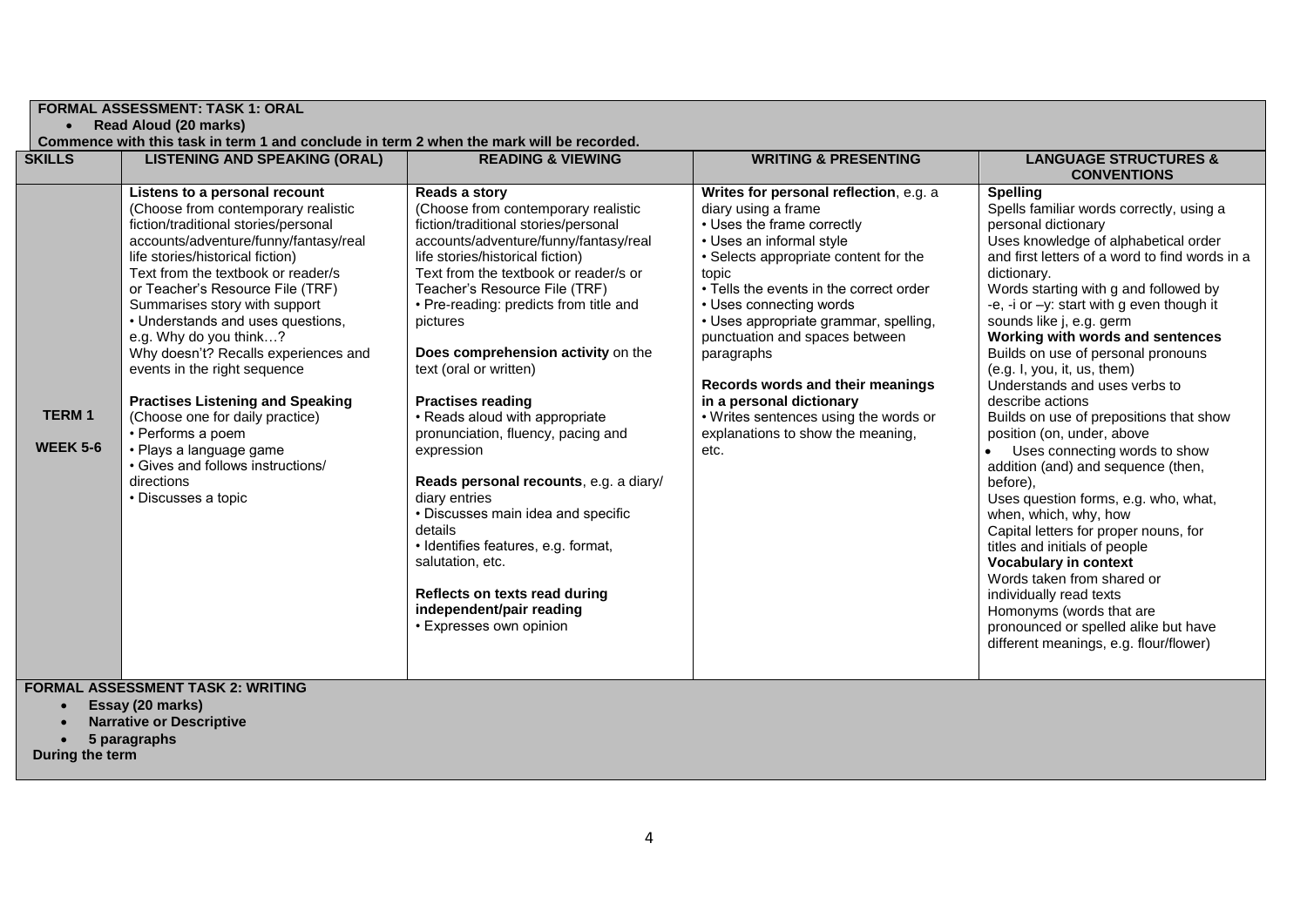| <b>SKILLS</b>                   | <b>LISTENING AND SPEAKING</b><br>(ORAL)                                                                                                                                                                                                                                                                                                                                                                                         | <b>READING &amp; VIEWING</b>                                                                                                                                                                                                                                                                                                                                                                                                                                                                                                                                                                                                                                                                                                                                                                                                                                                                                                              | <b>WRITING &amp; PRESENTING</b>                                                                                                                                                                                                                                                                                                                                                                                                                                                                                                                                                                                                               | <b>LANGUAGE STRUCTURES &amp;</b><br><b>CONVENTIONS</b>                                                                                                                                                                                                                                                                                                                                                                                                                                                                                                                                                                                                                                 |  |  |
|---------------------------------|---------------------------------------------------------------------------------------------------------------------------------------------------------------------------------------------------------------------------------------------------------------------------------------------------------------------------------------------------------------------------------------------------------------------------------|-------------------------------------------------------------------------------------------------------------------------------------------------------------------------------------------------------------------------------------------------------------------------------------------------------------------------------------------------------------------------------------------------------------------------------------------------------------------------------------------------------------------------------------------------------------------------------------------------------------------------------------------------------------------------------------------------------------------------------------------------------------------------------------------------------------------------------------------------------------------------------------------------------------------------------------------|-----------------------------------------------------------------------------------------------------------------------------------------------------------------------------------------------------------------------------------------------------------------------------------------------------------------------------------------------------------------------------------------------------------------------------------------------------------------------------------------------------------------------------------------------------------------------------------------------------------------------------------------------|----------------------------------------------------------------------------------------------------------------------------------------------------------------------------------------------------------------------------------------------------------------------------------------------------------------------------------------------------------------------------------------------------------------------------------------------------------------------------------------------------------------------------------------------------------------------------------------------------------------------------------------------------------------------------------------|--|--|
| <b>TERM1</b><br><b>WEEK 7-8</b> | Listens to and gives a sequence of<br>instructions<br>• Responds physically to complex<br>sequence of instructions<br>• Instructions given make sense<br>• Uses connecting words<br>• Uses the correct order<br>Describes a process<br>• Information given in the description<br>makes sense<br>• Uses connecting words<br>• Uses the correct order<br>• Understands concepts and uses<br>vocabulary relating to other subjects | <b>Reads information text with</b><br>visuals, e.g. charts/tables/ diagrams/<br>mindmaps/maps/pictures/ graphs/plans<br>Text from the textbook or reader/s or<br>Teacher's Resource File (TRF)<br>• Pre-reading: predicts from title,<br>pictures and headings<br>• Uses reading strategies: scans for<br>information<br>• Understands visual features, e.g.<br>keys, symbols, etc.<br>• Interprets information in the visual<br>text<br>• Follows instructions<br><b>Practises reading</b><br>• Reads aloud with appropriate<br>pronunciation, fluency, pacing and<br>expression<br>Does comprehension activity on the<br>text (oral or written)<br>Does a word puzzle<br>• Uses relevant vocabulary<br>• Spells words correctly<br>• Explains meanings of words/uses<br>them in a sentence<br>Reflects on texts read during<br>independent/pair reading<br>• Summarises the text in a few<br>sentences<br>• Shares opinions on the text | Writes a description of a simple<br>process<br>• Information given in the description<br>makes sense<br>• Uses connecting words<br>• Writes in the correct sequence<br>• Uses formal language<br>• Uses vocabulary from other subjects<br>Designs, draws and completes<br>visual text, e.g. charts/tables/<br>diagrams/mind maps/ maps/pictures/<br>graphs/ plans<br>• Adds correct labels<br>• Includes relevant information<br>• Uses key words<br>Writes simple definitions using a<br>Frame<br>Records words and their meanings<br>in a personal dictionary<br>• Writes sentences using the words or<br>explanations to show the meaning. | <b>Spelling</b><br>Uses the dictionary to check spelling<br>and meanings of words<br>Words starting with c and followed by<br>-e, -i or -y: pronounce as s, e.g. centre,<br>City<br>Working with words and sentences<br>Uses the command form of the verb<br>Begins to use prepositions that show<br>direction (towards), position (on, under<br>above) time (on, during), possession<br>(with)<br>Adverbs of manner & time<br>Uses negative concord (e.g. 'I don't<br>have', 'she doesn't have')<br>Question form<br>$\bullet$<br>Vocabulary in context<br>Words taken from shared or<br>individually read texts<br>Synonyms (words that are similar in<br>meaning, e.g. soft/gentle) |  |  |
|                                 | <b>FORMAL ASSESSMENT TASK 3: RESPONSE TO TEXTS (50 marks)</b><br>Literary/Non- literary text (20 marks)<br>Visual text (10 marks)                                                                                                                                                                                                                                                                                               |                                                                                                                                                                                                                                                                                                                                                                                                                                                                                                                                                                                                                                                                                                                                                                                                                                                                                                                                           |                                                                                                                                                                                                                                                                                                                                                                                                                                                                                                                                                                                                                                               |                                                                                                                                                                                                                                                                                                                                                                                                                                                                                                                                                                                                                                                                                        |  |  |
|                                 | <b>Language Structures and Conventions (20 marks)</b><br>Activities for this task do not have to be written in one session                                                                                                                                                                                                                                                                                                      |                                                                                                                                                                                                                                                                                                                                                                                                                                                                                                                                                                                                                                                                                                                                                                                                                                                                                                                                           |                                                                                                                                                                                                                                                                                                                                                                                                                                                                                                                                                                                                                                               |                                                                                                                                                                                                                                                                                                                                                                                                                                                                                                                                                                                                                                                                                        |  |  |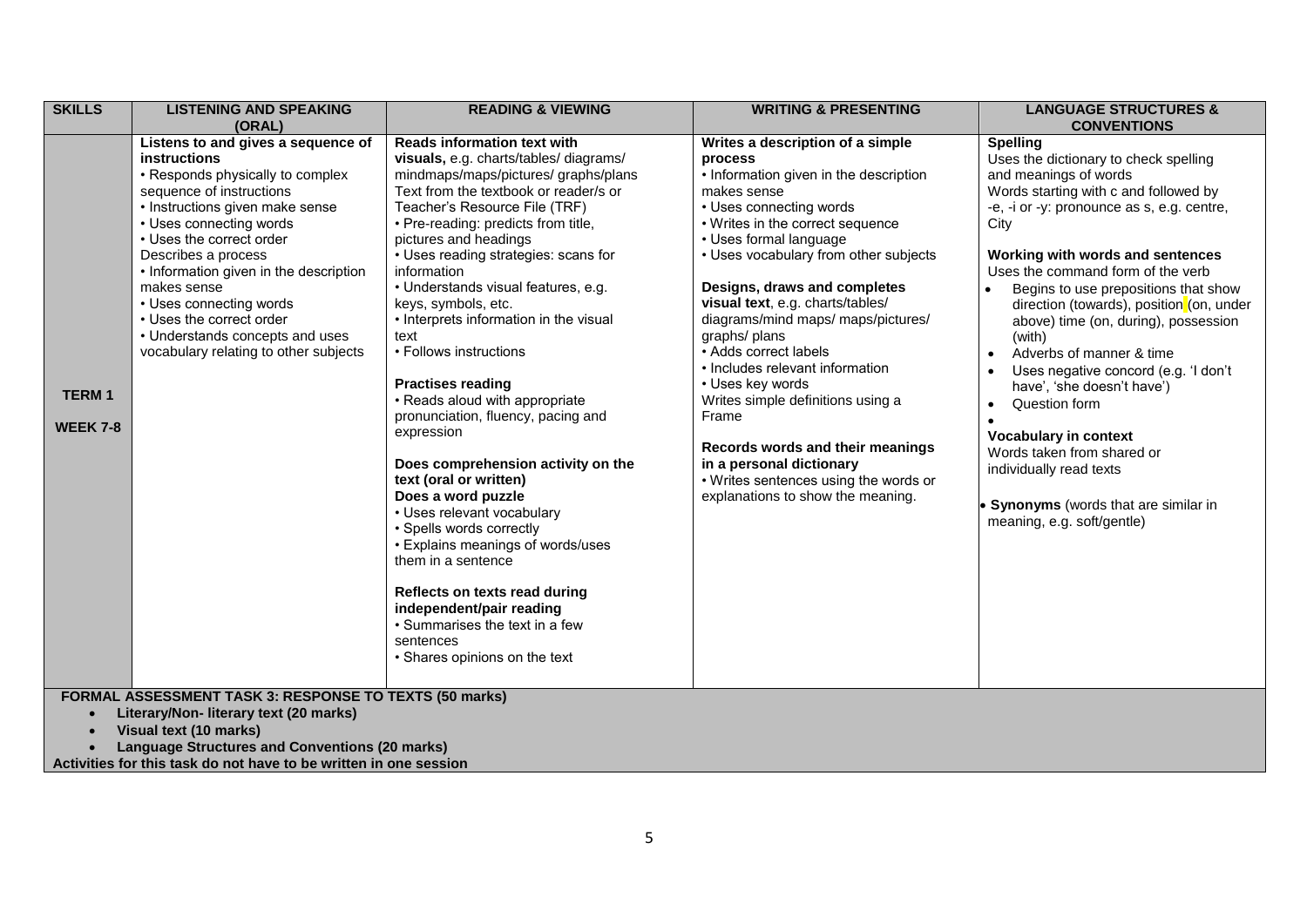| <b>SKILLS</b>                    | <b>LISTENING AND SPEAKING (ORAL)</b>                                                                                                                                                                                                                                                                   | <b>READING &amp; VIEWING</b>                                                                                                                                                                                                                                                                                                                                                                                                                                                                                                                                                                           | <b>WRITING &amp; PRESENTING</b>                                                                                                                                                                                                                                                                                                                                                                                                                                                                                                                                                                                                                                                                                                                                                                              | <b>LANGUAGE STRUCTURES &amp;</b><br><b>CONVENTIONS</b>                                                                                                                                                                                                                                                                                                                                                                                                                                                                                                                                                                                                                                     |
|----------------------------------|--------------------------------------------------------------------------------------------------------------------------------------------------------------------------------------------------------------------------------------------------------------------------------------------------------|--------------------------------------------------------------------------------------------------------------------------------------------------------------------------------------------------------------------------------------------------------------------------------------------------------------------------------------------------------------------------------------------------------------------------------------------------------------------------------------------------------------------------------------------------------------------------------------------------------|--------------------------------------------------------------------------------------------------------------------------------------------------------------------------------------------------------------------------------------------------------------------------------------------------------------------------------------------------------------------------------------------------------------------------------------------------------------------------------------------------------------------------------------------------------------------------------------------------------------------------------------------------------------------------------------------------------------------------------------------------------------------------------------------------------------|--------------------------------------------------------------------------------------------------------------------------------------------------------------------------------------------------------------------------------------------------------------------------------------------------------------------------------------------------------------------------------------------------------------------------------------------------------------------------------------------------------------------------------------------------------------------------------------------------------------------------------------------------------------------------------------------|
| <b>TERM1</b><br><b>WEEK 9-10</b> | <b>Listens to poems/songs</b><br>Text from the textbook or Teacher's<br>Resource File (TRF)<br>• Uses an oral description to identify<br>people or objects<br>Plays a language game<br>• Gives and follows instructions<br>correctly<br>• Takes turns<br>• Completes the game in the time<br>Allocated | <b>Reads poems</b><br>Text from the textbook or Teacher's<br>Resource File (TRF)<br>• Discusses topic and main idea<br>• Understands in a simple way<br>some elements of poetry, e.g.<br>rhyme, alliteration, onomatopoeia,<br>comparisons, personification<br>• Discusses new vocabulary from the<br>read text<br>• Uses a dictionary<br>Does comprehension activity on the<br>text (oral or written)<br><b>Practises reading</b><br>• Reads aloud with appropriate<br>pronunciation, fluency and<br>expression<br>Reflects on texts read during<br>independent/pair reading<br>• Compares texts read | Writes a description of a person<br>• Selects appropriate content<br>• Focuses on physical description<br>• Writes creatively, using adjectives<br>and adverbs<br>• Edits own writing, correcting spelling<br>errors<br><b>OR</b><br>Writes a description of an object/<br>animal/plant/place<br>• Selects appropriate content<br>• Focuses on physical description<br>• Writes creatively, using adjectives<br>and adverbs<br>• Edits own writing, correcting spelling<br>errors<br>Records words and their meanings<br>in a personal dictionary<br>• Writes sentences using the words or<br>explanations to show the meaning,<br>etc.<br>Uses the writing process<br>• Brainstorms ideas<br>• Writes a first draft<br>• Revises<br>• Edits<br>• Writes final draft<br>• Presents neat, legible final draft | <b>Spelling</b><br>Spells familiar words correctly, using a<br>personal dictionary<br>Words starting with a k sound and<br>followed by e or i: use a k to spell the<br>word<br>Working with words and sentences<br>Understands and uses of the<br>possessive form of the noun (e.g.<br>Bongi's eyes)<br>Simple present to describe regular<br>actions, e.g. 'I brush my teeth every<br>day' or universal truths e.g. 'The sun<br>sets in the west.'<br>Simple and compound sentences<br>Figures of speech (simile, alliteration,<br>$\bullet$<br>personification, onomatopoeia)<br>Vocabulary in context<br>Words taken from shared or<br>individually read texts<br>Antonyms<br>$\bullet$ |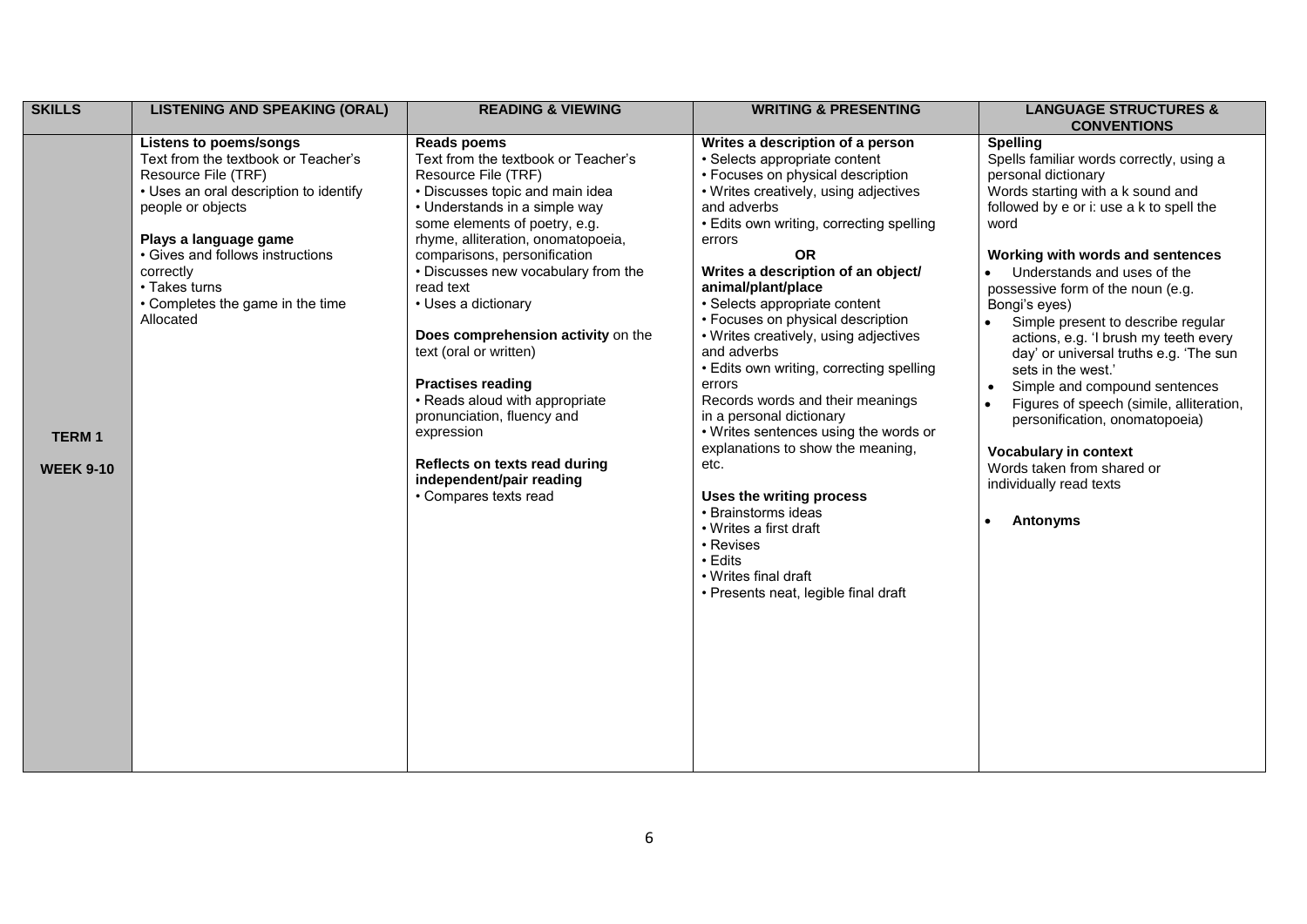|                                                                                                                 | <b>FORMATIVE ASSESSMENT ACTIVITIES</b>                                                                                                                                                 |                                                                                                                                                                                                                                    |                                                                                                          |                                          |                                                                                                                                                           |
|-----------------------------------------------------------------------------------------------------------------|----------------------------------------------------------------------------------------------------------------------------------------------------------------------------------------|------------------------------------------------------------------------------------------------------------------------------------------------------------------------------------------------------------------------------------|----------------------------------------------------------------------------------------------------------|------------------------------------------|-----------------------------------------------------------------------------------------------------------------------------------------------------------|
|                                                                                                                 | <b>Listening and Speaking activities</b><br>Variety of Listening and Speaking<br>activities<br><b>Listening and Speaking activities</b><br>that comply with the Covid-19<br>conditions | <b>Reading and Viewing activities</b><br><b>Reading Process</b><br><b>Reading aloud activities</b><br><b>Reading Comprehension activities</b><br>Literature activities based on the<br>three prescribed genres for the<br>semester | <b>Writing Process</b><br>Paragraphing<br><b>Transactional Texts</b><br>Essay<br><b>Creative Writing</b> | <b>Writing and Presenting activities</b> | <b>Language Structures and Conventions activities</b><br>Variety of Language Structures and<br><b>Convention activities</b>                               |
|                                                                                                                 |                                                                                                                                                                                        | <b>GRADE 6 ENG FAL SUMMARY OF FORMAL ASSESSMENT TASKS: TERM 1</b>                                                                                                                                                                  |                                                                                                          |                                          |                                                                                                                                                           |
| <b>FORMAL ASSESSMENT TASK 1 ORAL</b><br>Read aloud (20 marks)<br>Commence with this task in term 1 and conclude |                                                                                                                                                                                        | <b>FORMAL ASSESSMENT TASK 2: WRITING</b><br>Essay (20 marks)<br>Descriptive / narrative (5 paragraphs)<br>During the term                                                                                                          |                                                                                                          | Visual text (10 marks)                   | FORMAL ASSESSMENT TASK 3: RESPONSE TO TEXTS (50 marks)<br>Literary/Non- literary text (20 marks)<br><b>Language Structures and Conventions (20 marks)</b> |
|                                                                                                                 | in term 2 when the mark will be recorded.                                                                                                                                              |                                                                                                                                                                                                                                    |                                                                                                          |                                          |                                                                                                                                                           |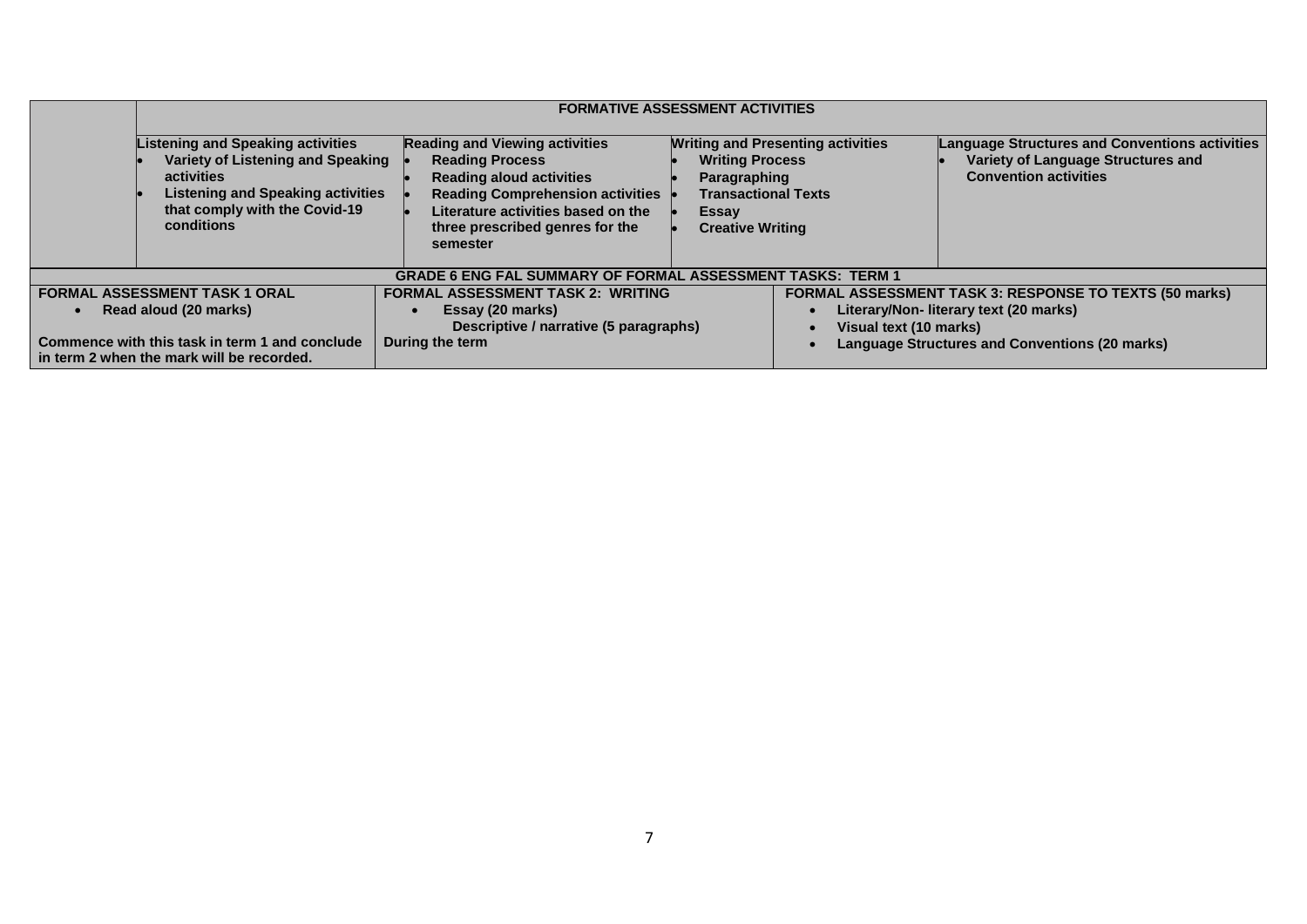| <b>GRADE 6 TERM 2</b>            |                                                                                                                                                                                                                                                                                                                                                        |                                                                                                                                                                                                                                                                                                                                                                                                                                                                                                                                                                                                                                                                                                                                                                                    |                                                                                                                                                                                                                                                                                                                                                                                                                                                                                                                                                                                                                                                                                                                                                                                                                |                                                                                                                                                                                                                                                                                                                                                                                                                                                                                                                                                                                                                                                              |
|----------------------------------|--------------------------------------------------------------------------------------------------------------------------------------------------------------------------------------------------------------------------------------------------------------------------------------------------------------------------------------------------------|------------------------------------------------------------------------------------------------------------------------------------------------------------------------------------------------------------------------------------------------------------------------------------------------------------------------------------------------------------------------------------------------------------------------------------------------------------------------------------------------------------------------------------------------------------------------------------------------------------------------------------------------------------------------------------------------------------------------------------------------------------------------------------|----------------------------------------------------------------------------------------------------------------------------------------------------------------------------------------------------------------------------------------------------------------------------------------------------------------------------------------------------------------------------------------------------------------------------------------------------------------------------------------------------------------------------------------------------------------------------------------------------------------------------------------------------------------------------------------------------------------------------------------------------------------------------------------------------------------|--------------------------------------------------------------------------------------------------------------------------------------------------------------------------------------------------------------------------------------------------------------------------------------------------------------------------------------------------------------------------------------------------------------------------------------------------------------------------------------------------------------------------------------------------------------------------------------------------------------------------------------------------------------|
| <b>SKILLS</b>                    | <b>LISTENING AND SPEAKING (ORAL)</b>                                                                                                                                                                                                                                                                                                                   | <b>READING &amp; VIEWING</b>                                                                                                                                                                                                                                                                                                                                                                                                                                                                                                                                                                                                                                                                                                                                                       | <b>WRITING &amp; PRESENTING</b>                                                                                                                                                                                                                                                                                                                                                                                                                                                                                                                                                                                                                                                                                                                                                                                | <b>LANGUAGE STRUCTURES &amp;</b><br><b>CONVENTIONS</b>                                                                                                                                                                                                                                                                                                                                                                                                                                                                                                                                                                                                       |
| <b>TERM 2</b><br><b>WEEK 1-2</b> | Listens to a story<br>(Choose from contemporary realistic<br>fiction/traditional stories/personal<br>accounts/adventure/funny/fantasy/real<br>life stories/historical fiction)<br>Text from the textbook or reader/s or<br>Teacher's Resource File (TRF)<br>• Answers literal questions<br>• Notes relevant information<br>• Tells and retells stories | Reads a story<br>Text from the textbook or reader/s or<br>Teacher's Resource File (TRF)<br>• Pre-reading: reads and discusses<br>title and looks at pictures<br>• Uses reading strategies, e.g. makes<br>predictions, using contextual clues<br>• Discusses new vocabulary<br>• Identifies sequence of events, setting and<br>characters (e.g. describes<br>characters' feelings, and talks about<br>reasons for their actions)<br>• Expresses cause and effect<br>• Uses a dictionary<br>Does comprehension activity on the<br>text (oral or written)<br><b>Practises reading</b><br>• Reads aloud with appropriate<br>pronunciation, fluency and<br>expression<br>Reflects on texts read during<br>independent/pair reading<br>• Gives opinions and relates books to<br>own life | Writes a simple story using a frame<br>• Uses story structure as a frame<br>• Writes an appropriate opening<br>sentence<br>• Uses connecting words<br>• Uses some adjectives<br>• Writes an appropriate ending<br>• Stays on the topic<br>• Links sentences into a coherent<br>paragraph using pronouns,<br>connecting words and correct<br>punctuation<br>• Uses appropriate grammar, spelling<br>and punctuation<br>• Uses the dictionary to check spelling<br>and meanings of words<br>Records words and their meanings<br>in a personal dictionary<br>• Writes sentences using the words or<br>explanations to show the meaning, etc.<br>Uses the writing process<br>• Brainstorms ideas<br>• Writes a first draft<br>• Revises<br>• Edits<br>• Writes final draft<br>• Presents neat, legible final draft | <b>Spelling</b><br>Spells familiar words correctly, using a<br>personal dictionary<br>Words starting with a k sound and<br>followed by a, u or o: use a c to spell<br>the word, e.g. can, cot, cut<br>Working with words and sentences<br>Builds on use of demonstrative<br>pronouns and personal pronouns<br>Builds on use of adjectives<br>$\bullet$<br>(demonstrative & interrogative)<br>Regular and irregular verbs<br>$\bullet$<br>Builds on understanding and use of<br>$\bullet$<br>simple present<br>Begins to use 'must', 'should' and<br>$\bullet$<br>'have to' to show obligation.<br><b>Vocabulary in context</b><br>Words taken from shared or |
|                                  | <b>FORMAL ASSESSMENT TASK 1: ORAL Read Aloud (20 marks)</b>                                                                                                                                                                                                                                                                                            |                                                                                                                                                                                                                                                                                                                                                                                                                                                                                                                                                                                                                                                                                                                                                                                    |                                                                                                                                                                                                                                                                                                                                                                                                                                                                                                                                                                                                                                                                                                                                                                                                                |                                                                                                                                                                                                                                                                                                                                                                                                                                                                                                                                                                                                                                                              |

**This task is a continuation from Term 1. It will be completed and recorded in Term 2.**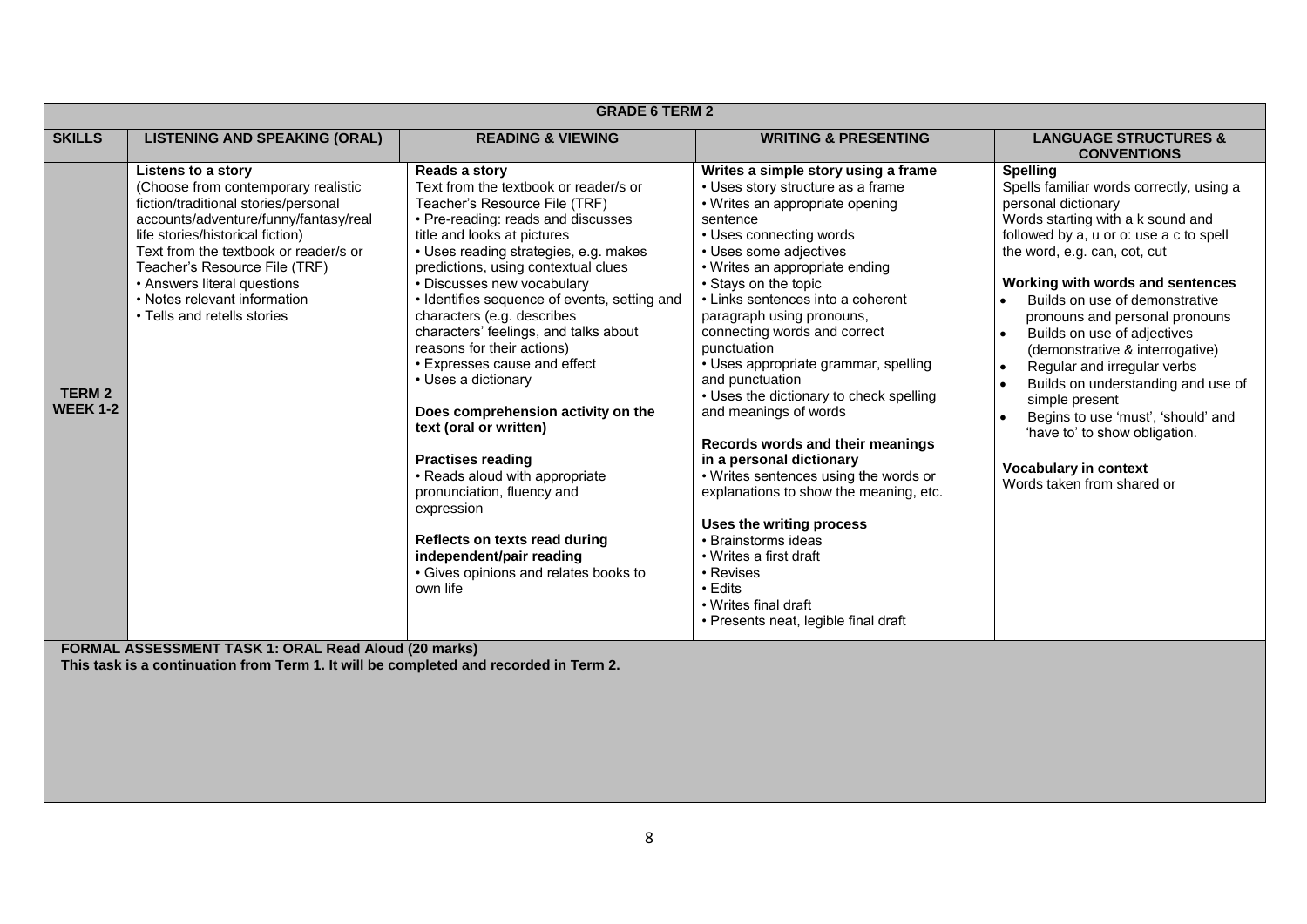| <b>GRADE 6 TERM 2</b>            |                                                                                                                                                                                                                                                                                                                                                                                                                                                                                                                  |                                                                                                                                                                                                                                                                                                                                                                                                                                                                      |                                                                                                                                                                                                                                                                                                                                                                                                                                                              |                                                                                                                                                                                                                                                                                                                                                                                                                                                                                                                                                                                                                                                                            |
|----------------------------------|------------------------------------------------------------------------------------------------------------------------------------------------------------------------------------------------------------------------------------------------------------------------------------------------------------------------------------------------------------------------------------------------------------------------------------------------------------------------------------------------------------------|----------------------------------------------------------------------------------------------------------------------------------------------------------------------------------------------------------------------------------------------------------------------------------------------------------------------------------------------------------------------------------------------------------------------------------------------------------------------|--------------------------------------------------------------------------------------------------------------------------------------------------------------------------------------------------------------------------------------------------------------------------------------------------------------------------------------------------------------------------------------------------------------------------------------------------------------|----------------------------------------------------------------------------------------------------------------------------------------------------------------------------------------------------------------------------------------------------------------------------------------------------------------------------------------------------------------------------------------------------------------------------------------------------------------------------------------------------------------------------------------------------------------------------------------------------------------------------------------------------------------------------|
| <b>SKILLS</b>                    | <b>LISTENING AND SPEAKING</b><br>(ORAL)                                                                                                                                                                                                                                                                                                                                                                                                                                                                          | <b>READING &amp; VIEWING</b>                                                                                                                                                                                                                                                                                                                                                                                                                                         | <b>WRITING &amp; PRESENTING</b>                                                                                                                                                                                                                                                                                                                                                                                                                              | <b>LANGUAGE STRUCTURES &amp;</b><br><b>CONVENTIONS</b>                                                                                                                                                                                                                                                                                                                                                                                                                                                                                                                                                                                                                     |
| <b>TERM 2</b><br><b>WEEK 3-4</b> | Listens to oral descriptions of<br>objects/ animals/ plants/ places<br>Text from the textbook or Teacher's<br>Resource File (TRF)<br>• Identifies what it is<br>• Describes what it is for<br>• Distinguishes parts from the whole<br>• Draws and label it<br>• Uses vocabulary relating to other<br>Subjects<br>Analyses and classifies things<br>• Identifies similarities and<br>differences<br>• Sorts into groups<br>• Explains why they belong together<br>• Uses vocabulary relating to other<br>Subjects | Reads information texts, e.g. from<br>other subjects.<br>Text from the textbook or Teacher's<br>Resource File (TRF)<br>• Pre-reading: discusses the topic and<br>revises key vocabulary<br>• Reads a paragraph and identifies<br>main idea and topic sentence<br>• Answers questions on text and<br>visuals, e.g. graphs, diagrams,<br>tables<br>Reflects on texts read during<br>independent/pair reading<br>• Summarises what they have read in<br>a few sentences | Writes a description of objects/<br>animals/plants/places<br>· Includes relevant, specific details<br>• Describes physical appearance<br>• Uses correct determiners<br>• Uses relevant vocabulary<br>• Punctuation is correct<br>• Drafts writing, gets feedback, edits<br>and rewrites<br>Uses the writing process<br>• Brainstorms ideas<br>• Writes a first draft<br>• Revises<br>• Edits<br>• Writes final draft<br>• Presents neat, legible final draft | <b>Spelling</b><br>Uses the dictionary to check spelling<br>and meanings of words<br>Add -es to form plurals of words<br>ending in -s, -sh, -ch, or $-z$ ; e.g.<br>bunch, bunches; brush, brushes<br>Working with words and sentences<br>Begins to use possessive pronouns<br>$\bullet$<br>(e.g. mine, yours, his, hers, ours)<br>Adjectives that come after nouns e.g.<br>The dog is small.<br>Builds on understanding and use of<br>comparative and superlative adjectives<br>Develops understanding and use of<br>connecting words showing addition,<br>sequence and contrast.<br><b>Vocabulary in context</b><br>Words taken from shared or<br>individually read texts |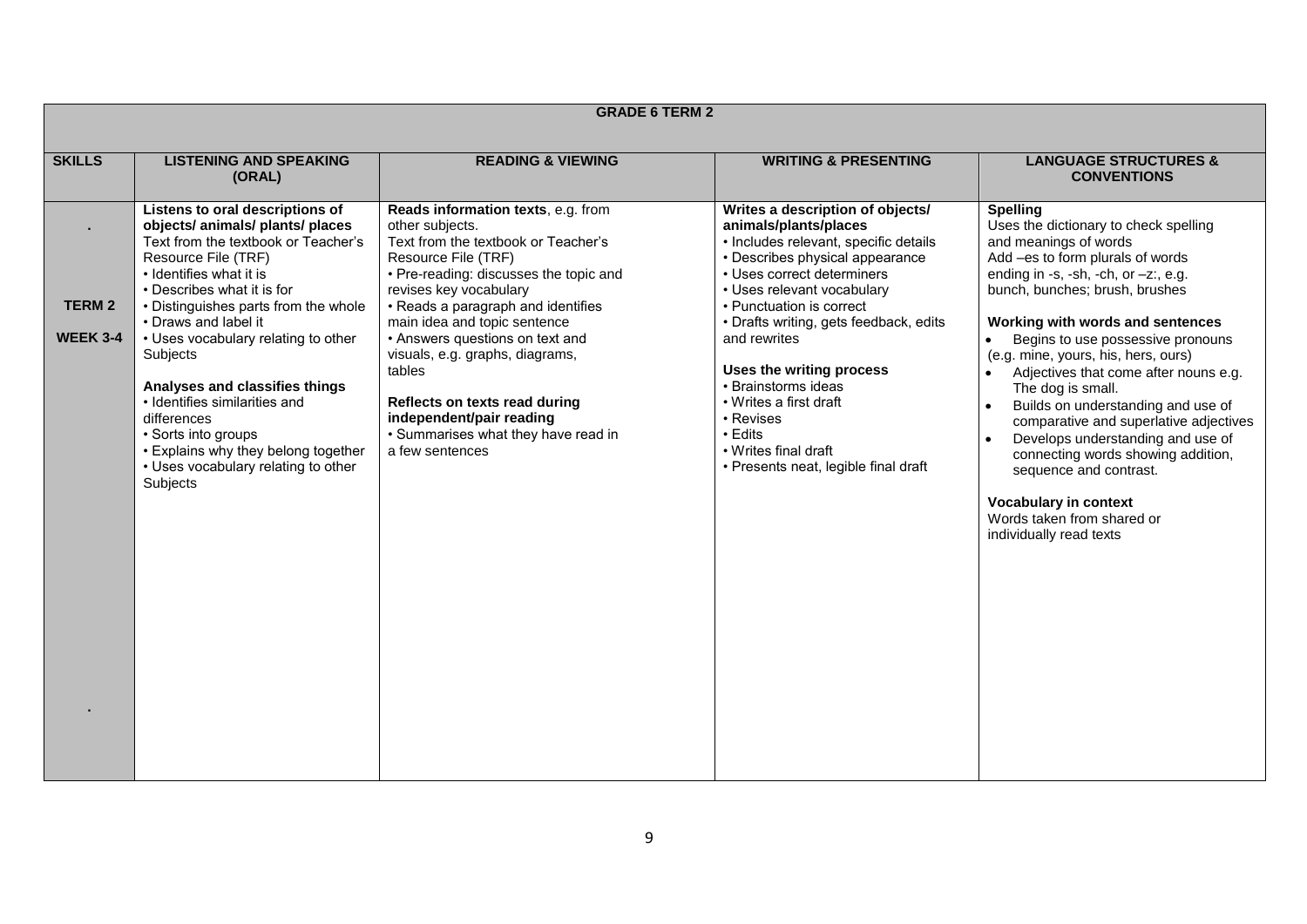| <b>SKILLS</b>                    | <b>LISTENING &amp; SPEAKING</b><br>(ORAL)                                                                                                                                                                                                                                                                                                                                                                                                                                                                                                                                                                                                                                                                       | <b>READING &amp; VIEWING</b>                                                                                                                                                                                                                                                                                                                                                                                                                                                                                                                                                                                                                                                                                                                                                                                                                                                                                                                                                                                                                         | <b>WRITING &amp; PRESENTING</b>                                                                                                                                                                                                                                                                                                                                                                                                                                                                                                                                                          | <b>LANGUAGE STRUCTURES &amp;</b><br><b>CONVENTIONS</b>                                                                                                                                                                                                                                                                                                                                                                                                                                                                                                                                                                                                                                                                                                 |
|----------------------------------|-----------------------------------------------------------------------------------------------------------------------------------------------------------------------------------------------------------------------------------------------------------------------------------------------------------------------------------------------------------------------------------------------------------------------------------------------------------------------------------------------------------------------------------------------------------------------------------------------------------------------------------------------------------------------------------------------------------------|------------------------------------------------------------------------------------------------------------------------------------------------------------------------------------------------------------------------------------------------------------------------------------------------------------------------------------------------------------------------------------------------------------------------------------------------------------------------------------------------------------------------------------------------------------------------------------------------------------------------------------------------------------------------------------------------------------------------------------------------------------------------------------------------------------------------------------------------------------------------------------------------------------------------------------------------------------------------------------------------------------------------------------------------------|------------------------------------------------------------------------------------------------------------------------------------------------------------------------------------------------------------------------------------------------------------------------------------------------------------------------------------------------------------------------------------------------------------------------------------------------------------------------------------------------------------------------------------------------------------------------------------------|--------------------------------------------------------------------------------------------------------------------------------------------------------------------------------------------------------------------------------------------------------------------------------------------------------------------------------------------------------------------------------------------------------------------------------------------------------------------------------------------------------------------------------------------------------------------------------------------------------------------------------------------------------------------------------------------------------------------------------------------------------|
| <b>TERM 2</b><br><b>WEEK 5-6</b> | Listens to a personal recount of<br>an event<br>• Identifies most important ideas and<br>people<br>• Answers questions about what<br>happened first, second, etc.,<br>recounting the same event<br>Listens to a story<br>(Choose from contemporary realistic<br>fiction/traditional stories/personal<br>accounts/adventure/funny/fantasy/re<br>al<br>life stories/historical fiction)<br>Text from the textbook or reader/s or<br>Teacher's Resource File (TRF)<br>• Answers literal questions<br>· Gives a personal response,<br>relating<br>story to own life<br>• Expresses and explains own<br>opinion<br>• Asks and answers questions,<br>giving<br>an opinion, e.g. Why do you<br>think?<br>Why doesn't ? | <b>Reads stories</b><br>(Choose from contemporary realistic<br>fiction/traditional stories/personal<br>accounts/adventure/funny/fantasy/real<br>life stories/historical fiction)<br>Text from the textbook or reader/s or<br>Teacher's Resource File (TRF)<br>• Pre-reading: predicts from title and<br>pictures<br>• Reads for detail and uses contextual<br>clues to find meaning<br>• Identifies and comments on the plot<br>• Gives reasons for action<br>• Understands the vocabulary<br>• Answers questions on the story<br>Does comprehension activity on the<br>text (oral or written)<br>Reads personal and social texts,<br>e.g. a personal diary or letter<br>• Comments on main ideas<br>• Reads for detail and notices informal<br>style<br>• Comments on format and salutation<br><b>Practises reading</b><br>• Reads aloud with appropriate<br>pronunciation, fluency and expression<br>Reflects on texts read during<br>independent/pair reading<br>• Expresses emotional response to<br>texts read<br>• Relates reading to own life | Writes a simple personal letter<br>• Uses a frame<br>• Uses an informal style<br>• Writes at least two paragraphs<br>• Uses new vocabulary and<br>punctuation learnt<br>• Uses appropriate grammar, spelling,<br>punctuation and spaces between<br>paragraphs<br>Uses the writing process<br>• Brainstorms ideas<br>• Writes a first draft<br>• Revises<br>• Edits<br>• Writes final draft<br>• Presents neat, legible final draft<br>Records words and their meanings<br>in a personal dictionary<br>• Writes sentences using the words or<br>explanations to show the meaning,<br>etc. | <b>Spelling</b><br>Spells familiar words correctly, using a<br>personal dictionary<br>Words ending in -I: double the I when<br>you add a suffix, e.g. travel, travelling<br>Working with words and sentences<br>Uses forms of the verb 'to be', e.g. be<br>/been/ being; am/ is/ are; was/ were<br>Present perfect tense (e.g. 'I have<br>$\bullet$<br>finished.')<br>Uses adverbs of frequency (e.g. 'She<br>hardly ever visits me.').<br>Begins to use connecting words to<br>show contrast (but), reason<br>(because) and purpose (so that).<br><b>Vocabulary in context</b><br>Words taken from shared or<br>individually read texts<br>Antonyms (words that are opposite in<br>meaning, e.g. loud/soft)<br>Phrasal verbs, e.g. divide up, move in |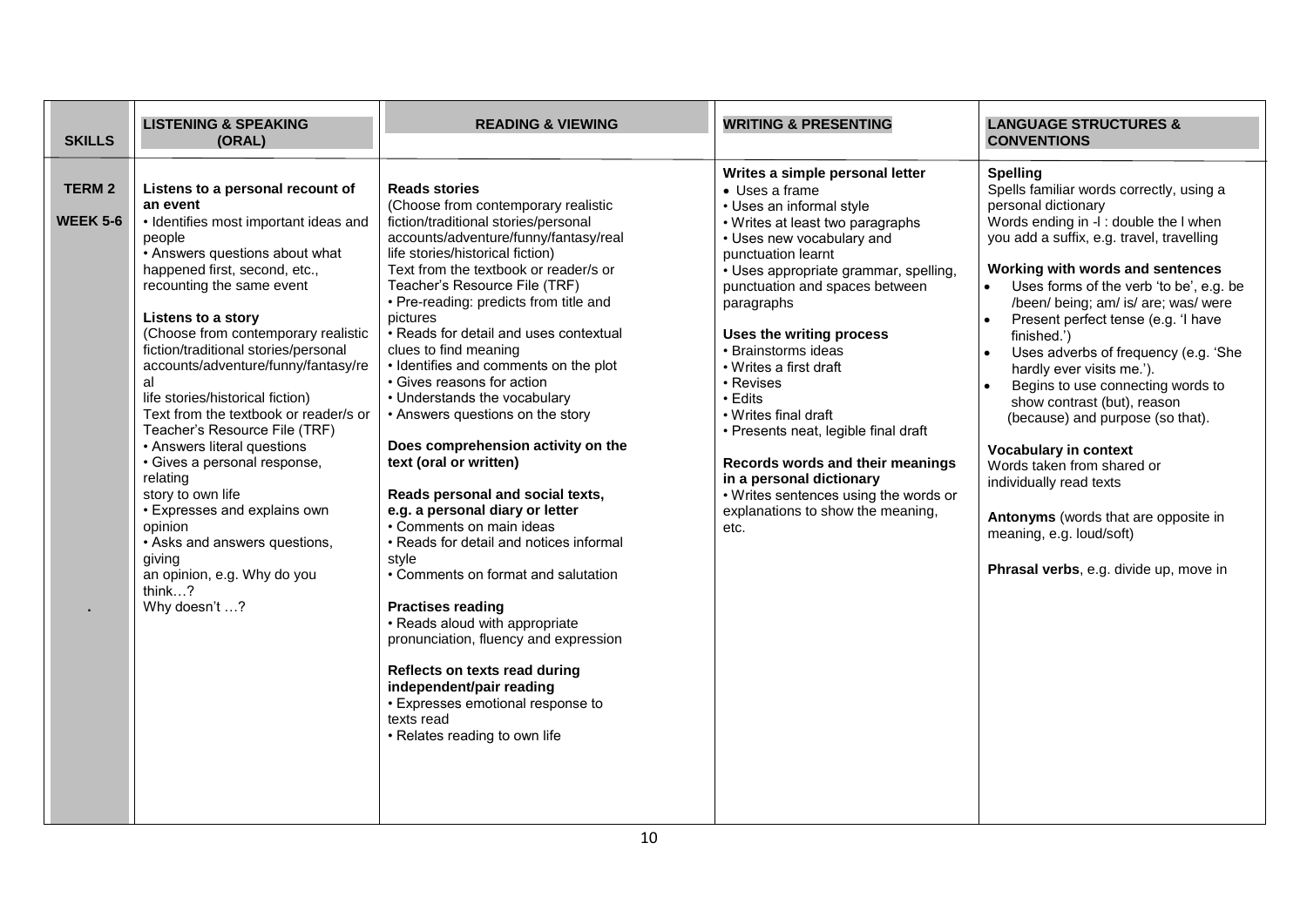**FORMAL ASSESSMENT TASK 4:** 

 **Transactional writing: (10 marks)** *Written before the controlled test*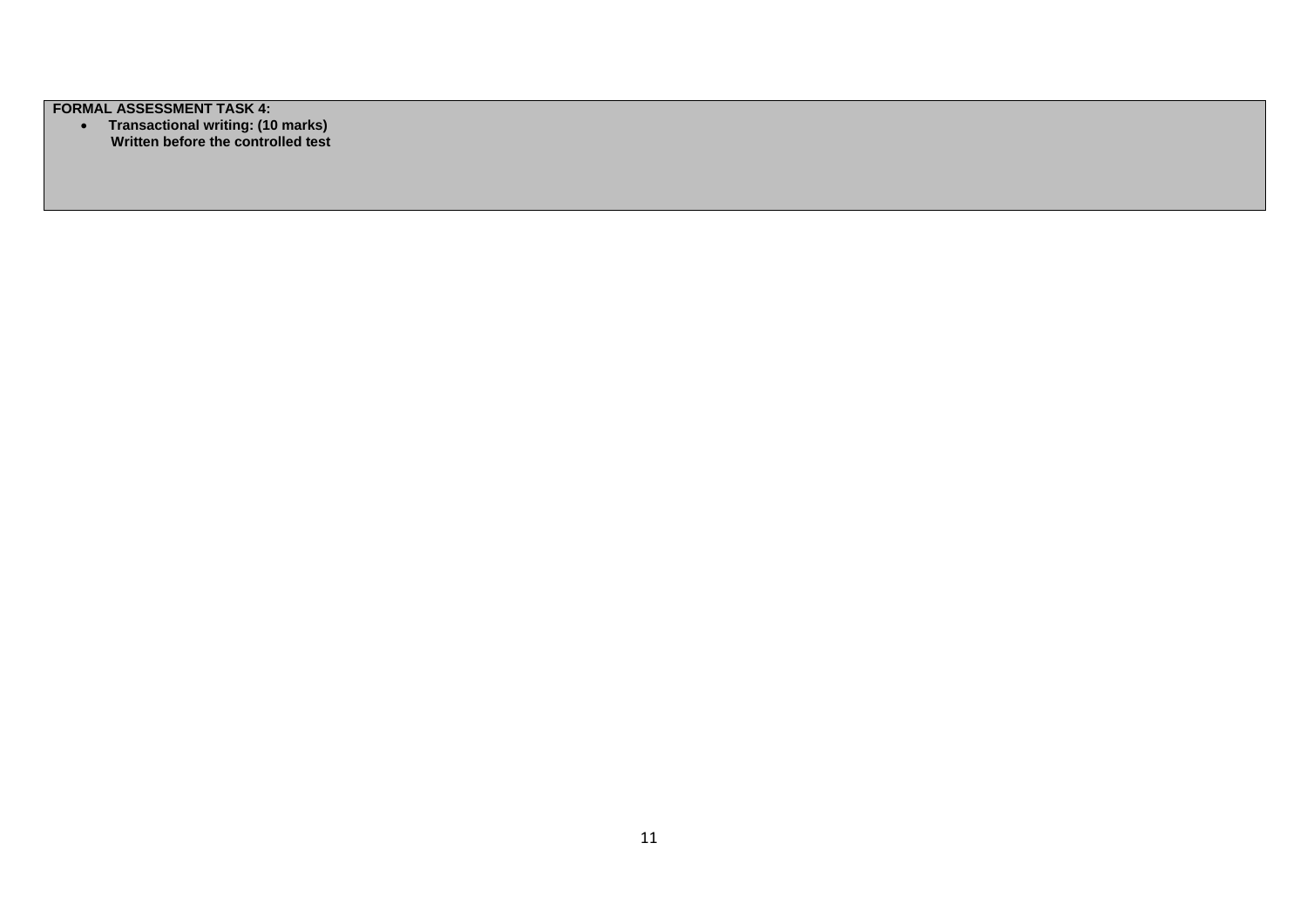| <b>SKILLS</b>                    | <b>LISTENING AND SPEAKING (ORAL)</b>                                                                                                                                                                                                                                                                                                                                                                                                                                            | <b>READING &amp; VIEWING</b>                                                                                                                                                                                                                                                                                                                                                                              | <b>WRITING &amp; PRESENTING</b>                                                                                                                                                                                                                                                                                                                                                                                                                                                                                                                 | <b>LANGUAGE STRUCTURES &amp;</b>                                                                                                                                                                                                                                                                                                                                                                                                                                                                                                                                                                                                         |
|----------------------------------|---------------------------------------------------------------------------------------------------------------------------------------------------------------------------------------------------------------------------------------------------------------------------------------------------------------------------------------------------------------------------------------------------------------------------------------------------------------------------------|-----------------------------------------------------------------------------------------------------------------------------------------------------------------------------------------------------------------------------------------------------------------------------------------------------------------------------------------------------------------------------------------------------------|-------------------------------------------------------------------------------------------------------------------------------------------------------------------------------------------------------------------------------------------------------------------------------------------------------------------------------------------------------------------------------------------------------------------------------------------------------------------------------------------------------------------------------------------------|------------------------------------------------------------------------------------------------------------------------------------------------------------------------------------------------------------------------------------------------------------------------------------------------------------------------------------------------------------------------------------------------------------------------------------------------------------------------------------------------------------------------------------------------------------------------------------------------------------------------------------------|
|                                  |                                                                                                                                                                                                                                                                                                                                                                                                                                                                                 |                                                                                                                                                                                                                                                                                                                                                                                                           |                                                                                                                                                                                                                                                                                                                                                                                                                                                                                                                                                 | <b>CONVENTIONS</b>                                                                                                                                                                                                                                                                                                                                                                                                                                                                                                                                                                                                                       |
| <b>TERM 2</b><br><b>WEEK 7-8</b> | Carries out a class survey, e.g.<br>interviews class mates), recording<br>responses on a chart or graph<br>• Asks and answers questions<br>• Handles interviews politely<br>• Records information accurately<br>• Uses the structure correctly<br>• Uses key words and phrases<br>Sustains a conversation on a<br>familiar topic<br>• Listens to and gives other learners a<br>chance to speak<br>• Asks and answers questions<br>• Gives an opinion, e.g. Why do you<br>think? | Reads a simple book review<br>• Identifies key features, e.g. title, list<br>of characters, brief summary and<br>rating<br>• Identifies the language used to give<br>facts and to give opinions<br><b>Practises reading</b><br>• Reads aloud with appropriate<br>pronunciation, fluency and<br>expression<br>Reflects on texts read during<br>independent/pair reading<br>• Compares books and texts read | Writes a paragraph to express and<br>explain an opinion/ writes a book review<br>• Writes 4 to 5 sentences<br>• Selects relevant information<br>• Gives own personal opinion<br>• Gives a sensible explanation<br>Uses the writing process<br>• Brainstorms ideas<br>• Writes a first draft<br>• Revises<br>$\cdot$ Edits<br>• Writes final draft<br>• Presents neat, legible final draft<br>Records words and their meanings<br>in a personal dictionary<br>• Writes sentences using the words or<br>explanations to show the meaning,<br>etc. | <b>Spelling</b><br>Uses the dictionary to check spelling<br>and meanings of words<br>Words with long vowel sounds: add the<br>silent -e at the end, e.g. cake, pole, mine,<br>tune<br>Working with words and sentences<br>Extends use of forms of the verb 'to<br>be', e.g. be/ been/ being; am/ is/ are;<br>was/were<br>Builds on understanding and use of<br>Perfect tense (past, present, future)<br>Begins to use 'must', 'should' and<br>'have to' to show obligation.<br><b>Vocabulary in context</b><br>Words taken from shared or<br>individually read texts<br>Antonyms (words that are opposite in<br>meaning, e.g. loud/soft) |
| <b>WEEK</b><br>$9 - 10$          | <b>FORMAL ASSESSMENT TASK 5: CONTROLLED TEST</b><br><b>RESPONSE TO TEXTS (50 MARKS)</b><br>Question 1: Literary/Non- literary text (20 marks)<br>Question 2: Visual text (10 marks)<br>Question 3: Summary writing (5 marks)<br><b>Question 4: Language Structures and Conventions (15 marks)</b>                                                                                                                                                                               |                                                                                                                                                                                                                                                                                                                                                                                                           |                                                                                                                                                                                                                                                                                                                                                                                                                                                                                                                                                 |                                                                                                                                                                                                                                                                                                                                                                                                                                                                                                                                                                                                                                          |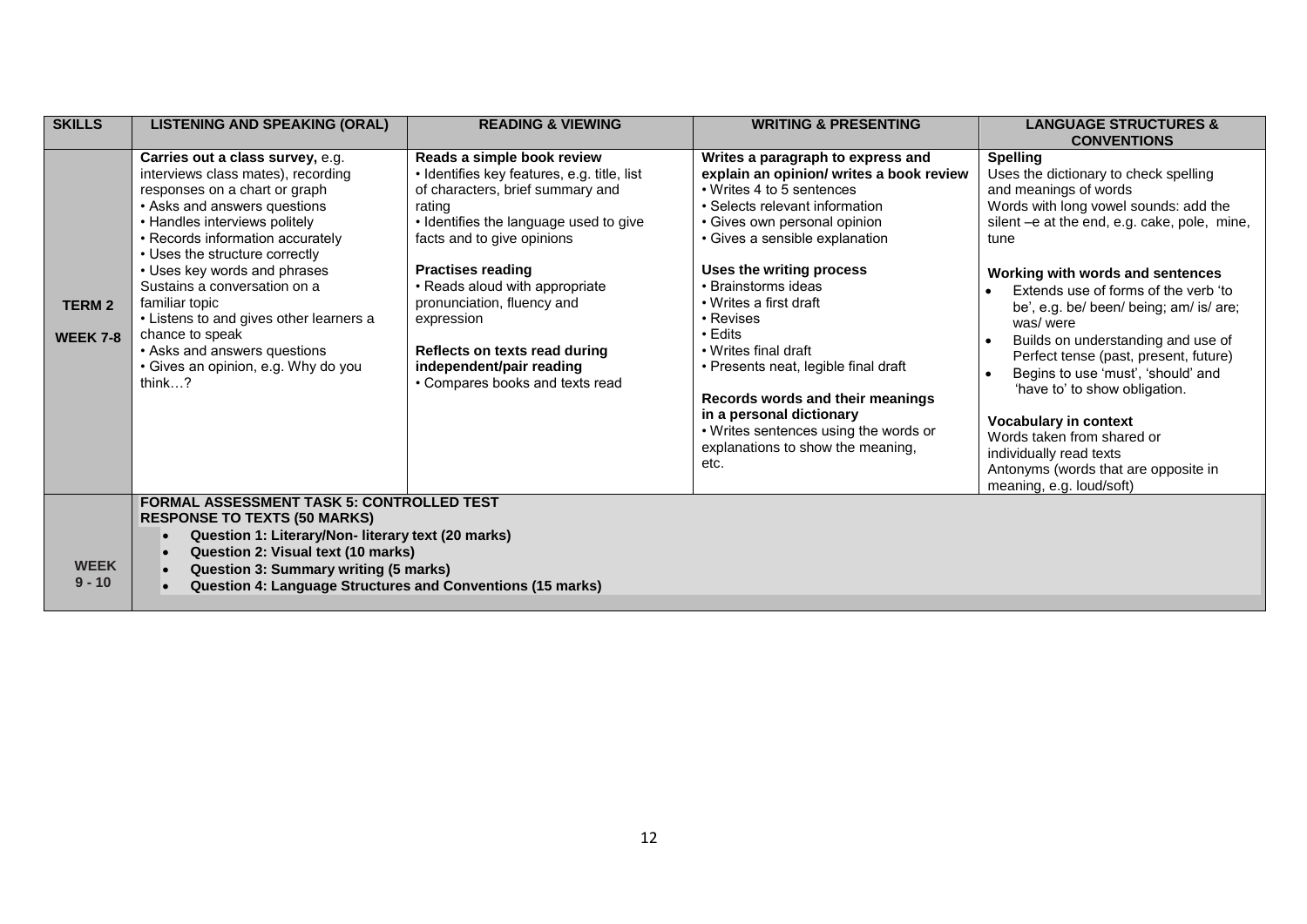|                                                                                                                                                            | <b>FORMATIVE ASSESSMENT ACTIVITIES</b>                                                                                                                                                        |                                                                                                                                                                                                                                    |                                                                                                                                                      |                                                                                                                                                                                                                                                        |
|------------------------------------------------------------------------------------------------------------------------------------------------------------|-----------------------------------------------------------------------------------------------------------------------------------------------------------------------------------------------|------------------------------------------------------------------------------------------------------------------------------------------------------------------------------------------------------------------------------------|------------------------------------------------------------------------------------------------------------------------------------------------------|--------------------------------------------------------------------------------------------------------------------------------------------------------------------------------------------------------------------------------------------------------|
|                                                                                                                                                            | <b>Listening and Speaking activities</b><br>Variety of Listening and Speaking<br><b>activities</b><br><b>Listening and Speaking activities</b><br>that comply with the Covid-19<br>conditions | <b>Reading and Viewing activities</b><br><b>Reading Process</b><br><b>Reading aloud activities</b><br><b>Reading Comprehension activities</b><br>Literature activities based on the<br>three prescribed genres for the<br>semester | <b>Writing and Presenting activities</b><br><b>Writing Process</b><br>Paragraphing<br><b>Transactional Texts</b><br>Essay<br><b>Creative Writing</b> | <b>Language Structures and Conventions activities</b><br>Variety of Language Structures and<br><b>Convention activities</b>                                                                                                                            |
|                                                                                                                                                            |                                                                                                                                                                                               | <b>GRADE 6 ENG FAL SUMMARY OF FORMAL ASSESSMENT TASKS: TERM 2</b>                                                                                                                                                                  |                                                                                                                                                      |                                                                                                                                                                                                                                                        |
| <b>FORMAL ASSESSMENT TASK 1: ORAL</b><br>Read Aloud (20 marks)<br>This task is a continuation from Term 1. It will<br>be completed and recorded in Term 2. |                                                                                                                                                                                               | <b>FORMAL ASSESSMENT TASK 4: WRITING</b><br>Transactional writing: (10 marks)<br>Written before the controlled test                                                                                                                | <b>RESPONSE TO TEXTS</b><br>Question 3: Summary writing (5 marks)<br>marks)                                                                          | <b>FORMAL ASSESSMENT TASK 5: CONTROLLED TEST (50 marks)</b><br>Question 1: Literary / non-literary text comprehension (20 marks)<br>Question 2: Visual text comprehension (10 marks)<br>Question 4: Language Structures and Conventions in context (15 |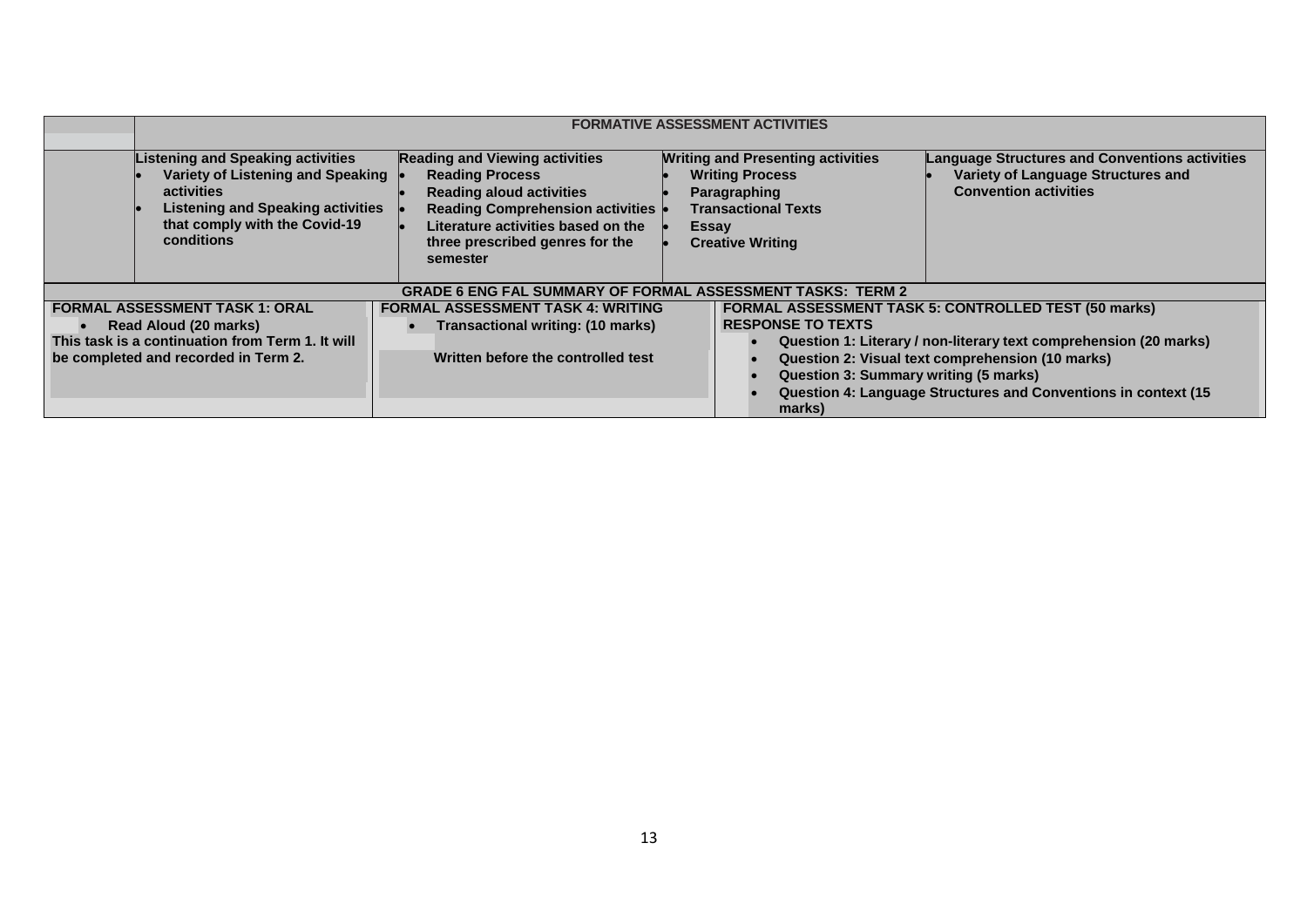|                                 | <b>GRADE 6 TERM 3</b>                                                                                                                                                                                                                                                                                                                                                                                            |                                                                                                                                                                                                                                                                                                                                                                                                                                                                                                                                                                                                                                                                                                                     |                                                                                                                                                                                                                                                                                                                                                                                                                                                                                                                                                                                                                           |                                                                                                                                                                                                                                                                                                                                                                                                                                                                                                    |  |  |
|---------------------------------|------------------------------------------------------------------------------------------------------------------------------------------------------------------------------------------------------------------------------------------------------------------------------------------------------------------------------------------------------------------------------------------------------------------|---------------------------------------------------------------------------------------------------------------------------------------------------------------------------------------------------------------------------------------------------------------------------------------------------------------------------------------------------------------------------------------------------------------------------------------------------------------------------------------------------------------------------------------------------------------------------------------------------------------------------------------------------------------------------------------------------------------------|---------------------------------------------------------------------------------------------------------------------------------------------------------------------------------------------------------------------------------------------------------------------------------------------------------------------------------------------------------------------------------------------------------------------------------------------------------------------------------------------------------------------------------------------------------------------------------------------------------------------------|----------------------------------------------------------------------------------------------------------------------------------------------------------------------------------------------------------------------------------------------------------------------------------------------------------------------------------------------------------------------------------------------------------------------------------------------------------------------------------------------------|--|--|
| <b>SKILLS</b>                   | <b>LISTENING AND SPEAKING (ORAL)</b>                                                                                                                                                                                                                                                                                                                                                                             | <b>READING &amp; VIEWING</b>                                                                                                                                                                                                                                                                                                                                                                                                                                                                                                                                                                                                                                                                                        | <b>WRITING &amp; PRESENTING</b>                                                                                                                                                                                                                                                                                                                                                                                                                                                                                                                                                                                           | <b>LANGUAGE STRUCTURES &amp;</b><br><b>CONVENTIONS</b>                                                                                                                                                                                                                                                                                                                                                                                                                                             |  |  |
| <b>TERM3</b><br><b>WEEK 1-2</b> | Listens to a story<br>(Choose from contemporary realistic<br>fiction/traditional stories/personal<br>accounts/adventure/funny/fantasy/<br>real life stories/historical fiction)<br>Text from the textbook or reader/s or<br>Teacher's Resource File (TRF)<br>• Answers literal questions<br>• Discusses the key character<br>• Notes relevant information on a<br>chart, e.g. timeline<br>• Summarises the story | Reads a story<br>Text from the textbook or reader/s or<br>Teacher's Resource File (TRF)<br>• Pre-reading: predicts from title and<br>pictures<br>• Describes the features of the text<br>• Uses reading strategies, e.g. uses<br>contextual clues to determine<br>meaning, makes inferences<br>• Answers questions about the story<br>• Identifies and discusses the setting<br>and characters<br>• Describes cause and effect in a<br>story, e.g. What happened when?<br>or Why do you think  happened?<br>• Gives a personal response to the<br>story<br>• Connects it to own life<br>Reflects on texts read during<br>independent/pair reading<br>• Does a structured book review with<br>good oral presentation | <b>Writes diary entries</b><br>• Selects appropriate content for the<br>topic<br>• Uses the appropriate structure as a<br>frame<br>• Tells the events in the correct order<br>• Uses connecting words<br>• Uses appropriate grammar, spelling,<br>punctuation and spaces between<br>paragraphs<br>Uses the writing process<br>• Brainstorms ideas<br>• Writes a first draft<br>• Revises<br>• Edits<br>• Writes final draft<br>• Presents neat, legible final draft<br>Records words and their meanings<br>in a personal dictionary<br>• Writes sentences using the words or<br>explanations to show the meaning,<br>etc. | <b>Spelling</b><br>Spells familiar words correctly, using a<br>personal dictionary<br>Add s to form most plurals<br>Working with words and sentences<br>Simple present to describe universal<br>statements, e.g. 'The sun sets in the<br>west.'<br>Begins to use connecting words to<br>$\bullet$<br>show cause-and-effect (so that)<br><b>Vocabulary in context</b><br>Words taken from shared or individually<br>read texts<br>Synonyms (words that are similar in<br>meaning, e.g. soft/gentle) |  |  |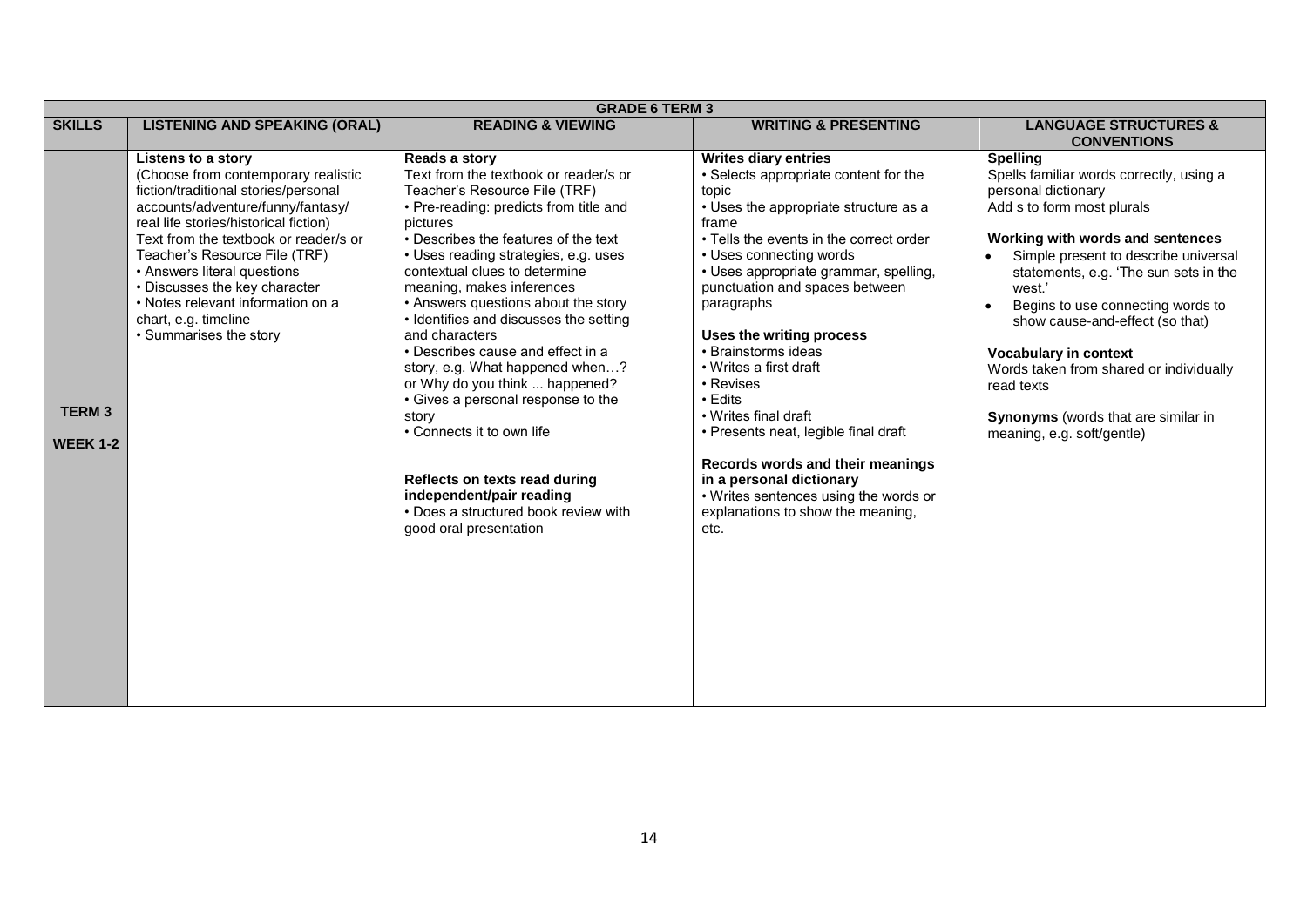| <b>SKILLS</b>                   | <b>LISTENING AND SPEAKING (ORAL)</b>                                                                                                                                                                                                                                                                                                                                                                                                                                                                                                                                                                                                                                                                                                                                                                                                             | <b>READING &amp; VIEWING</b>                                                                                                                                                                                                                                                                                                                                                                                                                                                                                                                                                                                                                                                                                                                                                                                                                   | <b>WRITING &amp; PRESENTING</b>                                                                                                                                                                                                                                                                                        | <b>LANGUAGE STRUCTURES &amp;</b><br><b>CONVENTIONS</b>                                                                                                                                                                                                                                                                                                                                                                                                                                                                                                                                                 |
|---------------------------------|--------------------------------------------------------------------------------------------------------------------------------------------------------------------------------------------------------------------------------------------------------------------------------------------------------------------------------------------------------------------------------------------------------------------------------------------------------------------------------------------------------------------------------------------------------------------------------------------------------------------------------------------------------------------------------------------------------------------------------------------------------------------------------------------------------------------------------------------------|------------------------------------------------------------------------------------------------------------------------------------------------------------------------------------------------------------------------------------------------------------------------------------------------------------------------------------------------------------------------------------------------------------------------------------------------------------------------------------------------------------------------------------------------------------------------------------------------------------------------------------------------------------------------------------------------------------------------------------------------------------------------------------------------------------------------------------------------|------------------------------------------------------------------------------------------------------------------------------------------------------------------------------------------------------------------------------------------------------------------------------------------------------------------------|--------------------------------------------------------------------------------------------------------------------------------------------------------------------------------------------------------------------------------------------------------------------------------------------------------------------------------------------------------------------------------------------------------------------------------------------------------------------------------------------------------------------------------------------------------------------------------------------------------|
| <b>TERM3</b><br><b>WEEK 3-4</b> | Listens to a simple talk on an issue<br>• Asks and answers more complex<br>questions<br>• Discusses the main idea<br>• Gives opinions<br>• Respects other learners by listening<br>to them<br>• Encourages other group members to<br>support fellow learners<br>Talks about an issue after preparation<br>• Selects appropriate topic and<br>content<br>• Stays on topic<br>• Organises content logically<br><b>Collects information, e.g. carries</b><br>out simple research such as a<br>survey<br>• Selects questions to be asked<br>• Asks and answers questions<br>• Records information as notes in the<br>questionnaire developed<br><b>Practises Listening and Speaking</b><br>(Choose one for daily practice)<br>• Performs a poem<br>• Plays a language game<br>• Gives and follows instructions/<br>directions<br>• Discusses a topic | <b>Reads information texts with</b><br>visuals, e.g. charts/tables/ diagrams/<br>mind maps /maps/pictures/graphs.<br>Text from the textbook or reader/s or<br>Teacher's Resource File (TRF)<br>• Pre-reading: scans for important<br>details<br>• Asks questions<br>• Selects relevant details to answer<br>questions including the visuals<br>• Makes a mind map summary of the<br>text/selection of the text<br>Does comprehension activity on the<br>text (oral or written)<br><b>Practises reading</b><br>• Reads aloud with appropriate<br>pronunciation, fluency and<br>expression<br>Does a word puzzle<br>• Uses relevant vocabulary<br>• Spells words correctly<br>• Explains meanings of words/uses<br>them in a sentence<br>Reflects on texts read during<br>independent/pair reading<br>• Summarises text in about 5<br>sentences. | Writes a short report on information<br>collected (N.B. for the project to be<br>done)<br>• Evaluates information and makes<br>judgements, giving reasons for them<br>• Uses an appropriate structure for the<br>report<br>• Organises paragraphs correctly,<br>for example, using a topic and<br>supporting sentences | <b>Spelling</b><br>Uses the dictionary to check spelling<br>and meanings of words<br>Working with words and sentences<br>* Builds on use of adjectives before<br>and after nouns, e.g. The small dog<br>$\ldots$ The dog is small.<br>* Builds on use of subject verb<br>concord, e.g. There is one<br>book/There are two books<br>Present progressive tense (e.g. 'He is<br>reading.)<br><b>Vocabulary in context</b><br>Words taken from shared or<br>individually read texts<br>Words belonging to the same lexical<br>field, e.g. cover and page belong to<br>the lexical field 'book'<br>Homonyms |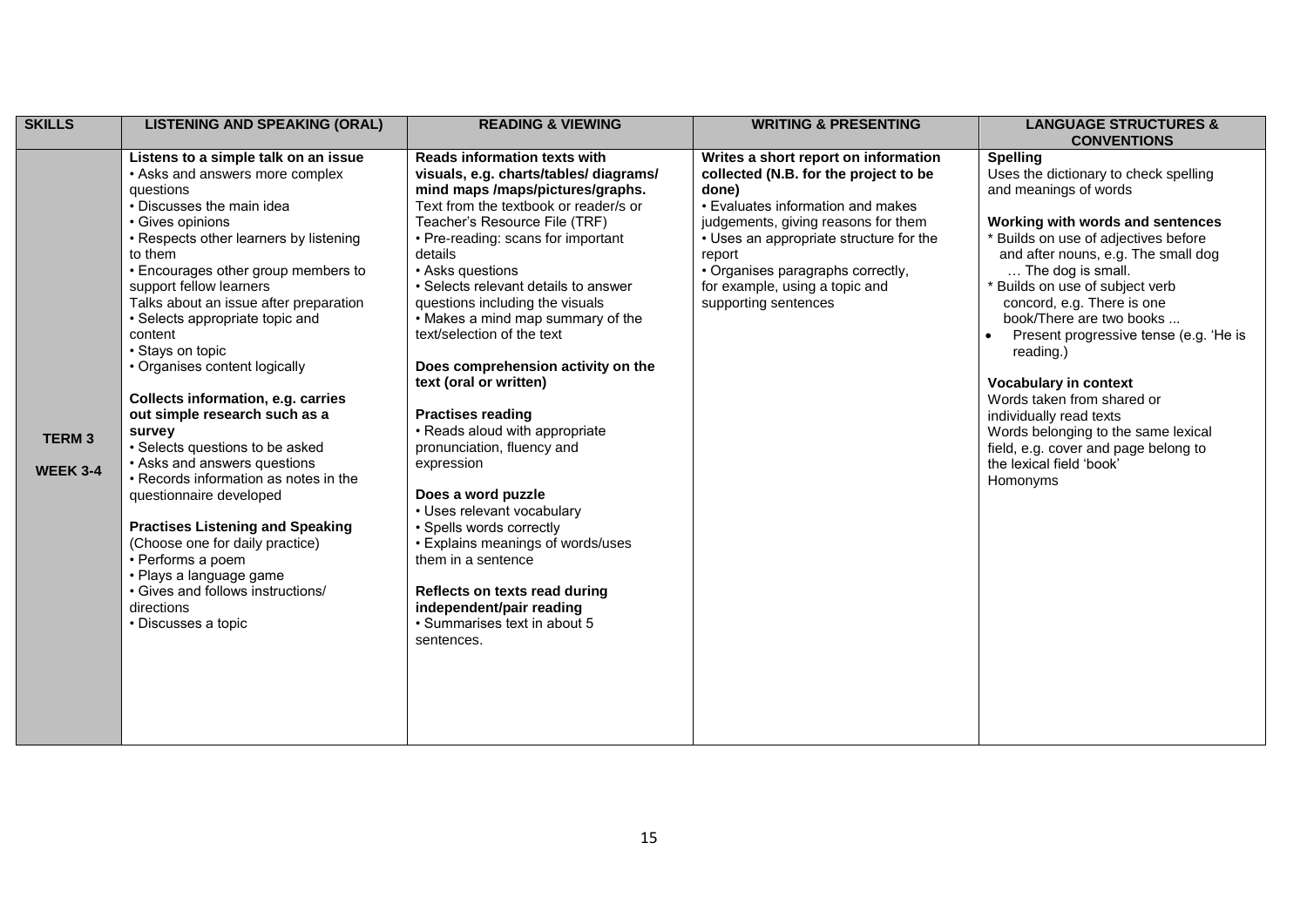| <b>SKILLS</b>                   | <b>LISTENING AND SPEAKING (ORAL)</b>                                                                                                                                                                                                                                                                                                                                                                                                                                                                                                                                                                                                                                         | <b>READING &amp; VIEWING</b>                                                                                                                                                                                                                                                                                                                                                                                                                                                                                                                                                                                                                                                                                                                                                                                                                                                                                                                                                                                                    | <b>WRITING &amp; PRESENTING</b>                                                                                                                                                                                                                                                                                                                                                                                                                                                                                                                                                                                                                                                                                                                                                                                  | <b>LANGUAGE STRUCTURES &amp;</b>                                                                                                                                                                                                                                                                                                                                                                                                                                                                                                                                                                                                                             |
|---------------------------------|------------------------------------------------------------------------------------------------------------------------------------------------------------------------------------------------------------------------------------------------------------------------------------------------------------------------------------------------------------------------------------------------------------------------------------------------------------------------------------------------------------------------------------------------------------------------------------------------------------------------------------------------------------------------------|---------------------------------------------------------------------------------------------------------------------------------------------------------------------------------------------------------------------------------------------------------------------------------------------------------------------------------------------------------------------------------------------------------------------------------------------------------------------------------------------------------------------------------------------------------------------------------------------------------------------------------------------------------------------------------------------------------------------------------------------------------------------------------------------------------------------------------------------------------------------------------------------------------------------------------------------------------------------------------------------------------------------------------|------------------------------------------------------------------------------------------------------------------------------------------------------------------------------------------------------------------------------------------------------------------------------------------------------------------------------------------------------------------------------------------------------------------------------------------------------------------------------------------------------------------------------------------------------------------------------------------------------------------------------------------------------------------------------------------------------------------------------------------------------------------------------------------------------------------|--------------------------------------------------------------------------------------------------------------------------------------------------------------------------------------------------------------------------------------------------------------------------------------------------------------------------------------------------------------------------------------------------------------------------------------------------------------------------------------------------------------------------------------------------------------------------------------------------------------------------------------------------------------|
|                                 | <b>Listens to stories</b>                                                                                                                                                                                                                                                                                                                                                                                                                                                                                                                                                                                                                                                    | Reads a story                                                                                                                                                                                                                                                                                                                                                                                                                                                                                                                                                                                                                                                                                                                                                                                                                                                                                                                                                                                                                   |                                                                                                                                                                                                                                                                                                                                                                                                                                                                                                                                                                                                                                                                                                                                                                                                                  | <b>CONVENTIONS</b>                                                                                                                                                                                                                                                                                                                                                                                                                                                                                                                                                                                                                                           |
| <b>TERM3</b><br><b>WEEK 5-6</b> | (Choose from contemporary realistic<br>fiction/traditional stories/personal<br>accounts/adventure/funny/fantasy/real life<br>stories/historical fiction)<br>Text from the textbook or reader/s or<br>Teacher's Resource File (TRF)<br>• Answers literal questions<br>• Gives a personal response, relating<br>story to own life<br>• Expresses and explains own opinion<br>· Suggests an alternative ending,<br>imagining and describing<br>possibilities<br><b>Retells a story</b><br>• Uses the correct sequence of events<br>• Refers correctly to the character's in<br>the story<br>• Uses tenses introduced in previous<br>grades<br>· Suggests an alternative ending. | Text from the textbook or reader/s or<br>Teacher's Resource File (TRF)<br>• Pre-reading: predicts from pictures<br>• Discusses title, plot, characters and<br>setting<br>• Discusses how a plot of as story can<br>represent a particular view of the<br>world<br>• Answers questions about story<br>• Summarises the story orally or in writing<br>• Identifies the moral or message of<br>the story<br>Does comprehension activity on the<br>text (oral or written)<br><b>Reads poems</b><br>• Pre-reading: predicts from title and<br>pictures<br>• Uses reading strategies, e.g. uses<br>contextual clues<br>• Answers questions about the poem<br>• Expresses feelings stimulated by the<br>poem<br>• Discusses rhyme<br>• Discusses comparisons made in the<br>Poem<br><b>Practises reading</b><br>• Reads aloud with expression,<br>showing understanding<br>• Reads aloud using proper<br>pronunciation, pacing and volume.<br>Reflects on texts read during<br>independent/pair reading<br>• Relates texts to own life | Writes a simple story, using the<br>writing process more independently<br>• Selects interesting content<br>• Uses the story structure as a frame<br>• Uses a beginning, middle and end<br>• Tells events in appropriate order<br>• Uses an appropriate tense and<br>coordinates sentences with 'and' and<br>'but'<br>• Uses a wider range of punctuation,<br>including inverted commas<br>• Uses appropriate spacing for<br>Paragraphs<br>Uses the writing process<br>· Brainstorms ideas using, e.g. mind<br>maps<br>• Writes first draft<br>• Gets feedback on content and use<br>of grammar and vocabulary<br>• Checks spelling<br>• Writes final draft<br>Records words and their meanings<br>in a personal dictionary<br>• Writes sentences using the words or<br>explanations to show the meaning,<br>etc. | Spelling<br>Spells familiar words correctly, using a<br>personal dictionary<br>Shortening words, e.g. television -<br>telly, telephone - phone<br>Uses abbreviations correctly:<br>acronyms, initialisation, truncation, etc.<br>Working with words and sentences<br>Revises 'a' and 'the' with nouns.<br>$\bullet$<br>Builds on use of personal and reflexive<br>pronouns<br>Begins to use 'shall' and 'will' to show<br>intention.<br>Uses adverbs of place (here, there)<br>$\bullet$<br>Uses past progressive<br><b>Vocabulary in context</b><br>Words taken from shared or<br>individually read texts<br>Joining prefixes or suffixes to a base<br>word |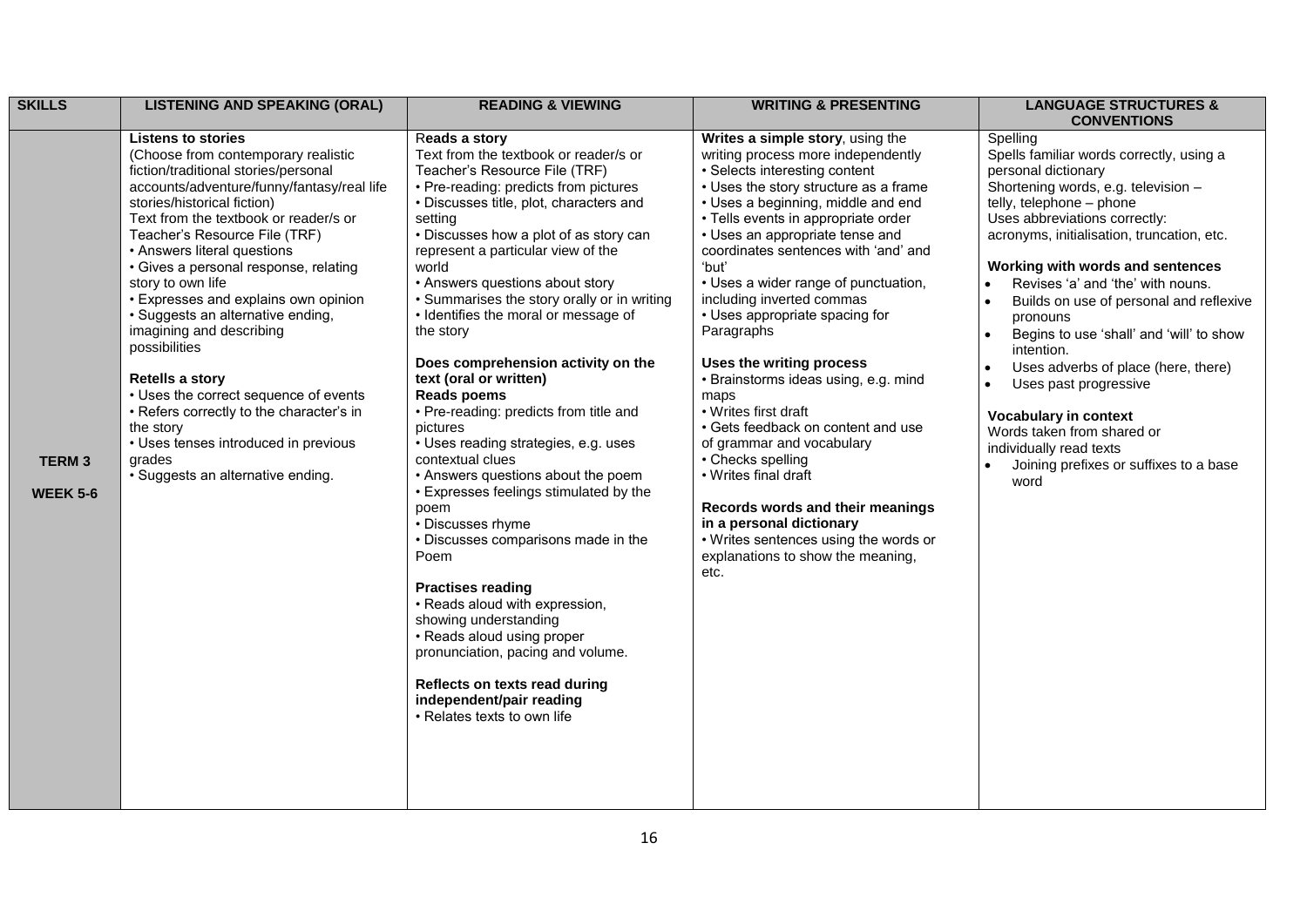| <b>SKILLS</b>                   | <b>LISTENING AND SPEAKING (ORAL)</b>                                                                                                                                                                                                                                                                                                                                          | <b>READING &amp; VIEWING</b>                                                                                                                                                                                                                                                                                                                                                                                                                                                                                                                                                                                                                                                                                                                                                            | <b>WRITING &amp; PRESENTING</b>                                                                                                                                                                                                                                                                                                                                                                                                                                                                                                                                                                                                                                                                                                         | <b>LANGUAGE STRUCTURES &amp;</b><br><b>CONVENTIONS</b>                                                                                                                                                                                                                                                                                                                                                                                                                              |
|---------------------------------|-------------------------------------------------------------------------------------------------------------------------------------------------------------------------------------------------------------------------------------------------------------------------------------------------------------------------------------------------------------------------------|-----------------------------------------------------------------------------------------------------------------------------------------------------------------------------------------------------------------------------------------------------------------------------------------------------------------------------------------------------------------------------------------------------------------------------------------------------------------------------------------------------------------------------------------------------------------------------------------------------------------------------------------------------------------------------------------------------------------------------------------------------------------------------------------|-----------------------------------------------------------------------------------------------------------------------------------------------------------------------------------------------------------------------------------------------------------------------------------------------------------------------------------------------------------------------------------------------------------------------------------------------------------------------------------------------------------------------------------------------------------------------------------------------------------------------------------------------------------------------------------------------------------------------------------------|-------------------------------------------------------------------------------------------------------------------------------------------------------------------------------------------------------------------------------------------------------------------------------------------------------------------------------------------------------------------------------------------------------------------------------------------------------------------------------------|
| <b>TERM3</b><br><b>WEEK 7-8</b> | Listens to and carries out<br>instructions, e.g. a procedure<br>• Predicts what might come next<br>• Discusses specific details of text<br>• Discusses sequence of instructions<br>• Discusses the form of the verb used in<br>Plays a language game<br>• Follows instructions correctly<br>• Uses a range of vocabulary<br>• Takes turns, giving others a chance<br>to speak | Reads procedural text, e.g. recipe/<br>instructions for a simple scientific<br>experiment/project.<br>Text from the textbook or reader/s or<br>Teacher's Resource File (TRF)<br>• Pre-reading: predicts from title and<br>headings and surveys the text, e.g.<br>contents page or index<br>• Uses reading strategies, e.g.<br>skimming<br>• Interprets visuals<br>• Answers questions about the text<br>• Describes what needs to be done<br>• Discusses specific details of text<br>• Discusses the format of the text<br>• Discusses sequence of instructions<br>• Follows the instructions<br>Reflects on texts read during<br>independent/pair reading<br>• Gives main ideas<br>• Describes features of some of texts<br>read, e.g. reference books with<br>content pages and index | Makes a mind map summary of a<br>short text<br>• Identifies at least three main points<br>• Organises information neatly<br>• Uses appropriate symbols/diagrams/<br>other relevant graphic text<br>• Shows clearly the relationship<br>between different parts of the<br>diagram or other graphic text<br>• Uses appropriate vocabulary<br>• Checks spelling<br>• Uses the dictionary to check spelling<br>and meanings of words<br>Uses the writing process<br>• Brainstorms ideas using, e.g. mind<br>maps<br>• Writes first draft<br>• Checks spelling<br>• Writes final draft<br>Records words and their meanings<br>in a personal dictionary<br>• Writes sentences using the words or<br>explanations to show the meaning,<br>etc. | <b>Spelling</b><br>Uses the dictionary to check spelling<br>and meanings of words<br>Words which are often confused (e.g.<br>diary/dairy)<br>Working with words and sentences<br>Understands and uses of the<br>possessive form of the noun (e.g.<br>Bongi's eyes)<br>Understands and uses auxiliary verbs<br>$\bullet$<br>Determiners<br>$\bullet$<br>Active & passive voice<br>$\bullet$<br><b>Vocabulary in context</b><br>Words taken from shared or<br>individually read texts |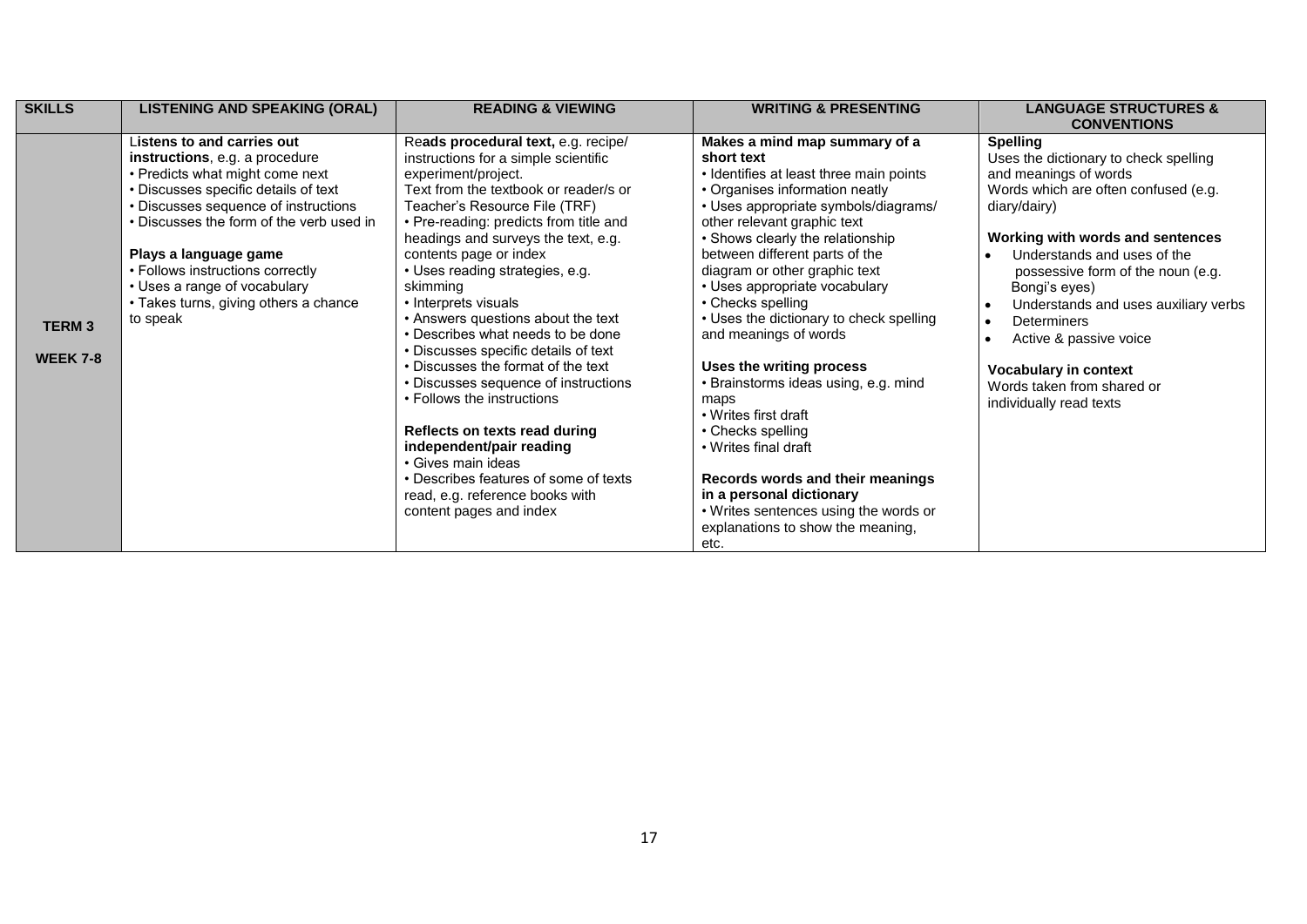|                 | <b>GRADE 6 TERM 3</b>                                                                                                                                                                                                                                                                                                                                                                                                              |                              |                                                                                                                                                                                                                                                                                                                                                                                                                                                                                                                                                                                                                        |                                                                                                                                                                       |
|-----------------|------------------------------------------------------------------------------------------------------------------------------------------------------------------------------------------------------------------------------------------------------------------------------------------------------------------------------------------------------------------------------------------------------------------------------------|------------------------------|------------------------------------------------------------------------------------------------------------------------------------------------------------------------------------------------------------------------------------------------------------------------------------------------------------------------------------------------------------------------------------------------------------------------------------------------------------------------------------------------------------------------------------------------------------------------------------------------------------------------|-----------------------------------------------------------------------------------------------------------------------------------------------------------------------|
| <b>SKILLS</b>   | <b>LISTENING AND SPEAKING (ORAL)</b>                                                                                                                                                                                                                                                                                                                                                                                               | <b>READING &amp; VIEWING</b> | <b>WRITING &amp; PRESENTING</b>                                                                                                                                                                                                                                                                                                                                                                                                                                                                                                                                                                                        | <b>LANGUAGE STRUCTURES &amp;</b><br><b>CONVENTIONS</b>                                                                                                                |
| <b>WEEK 4-8</b> | Project based on any ONE of the literature genres studied: poems / folktales / short stories / drama / novel. Note: There must be a variation of genres across the grades.<br>Planning / Preparation/ Research/ Investigation of oral presentation and creative writing of project.                                                                                                                                                |                              |                                                                                                                                                                                                                                                                                                                                                                                                                                                                                                                                                                                                                        |                                                                                                                                                                       |
|                 | <b>FORMAL ASSESSMENT TASK 6: CREATIVE WRITING PROJECT (40 MARKS)</b><br>Stage 1: Research (Learners do research on their project)<br>(10 marks)<br><b>Week 4 - 5</b><br>Stage 2: Writing (Learners engage in the write-up of their project)<br>$(30 \text{ marks})$<br>Planning/pre-writing of the creative writing project<br><b>Drafting</b><br><b>Revising</b><br><b>Editing</b><br>Proofreading<br><b>Presenting</b><br>Week 6 |                              | <b>FORMAL ASSESSMENT TASK 7: CREATIVE WRITING PROJECT (20 MARKS)</b><br>Stage 3: Oral presentation (Learners do the Oral presentation of their project)<br>(20 marks)<br>Oral presentation:<br>Uses appropriate structure: introduction, body and conclusion<br>$\bullet$<br>Presents central idea and supporting details<br>$\bullet$<br>Shows evidence of research/ investigation<br>$\bullet$<br>$\bullet$<br>volume<br>Participates in a discussion<br>$\bullet$<br>Gives constructive feedback<br><b>Maintains discussion</b><br>$\bullet$<br>Shows sensitivity to the rights and feelings of others<br>recorded. | Uses appropriate body language and presentation skills, e.g. makes eye contact,<br>Commence with the oral task in term 3 and conclude in term 4 when the mark will be |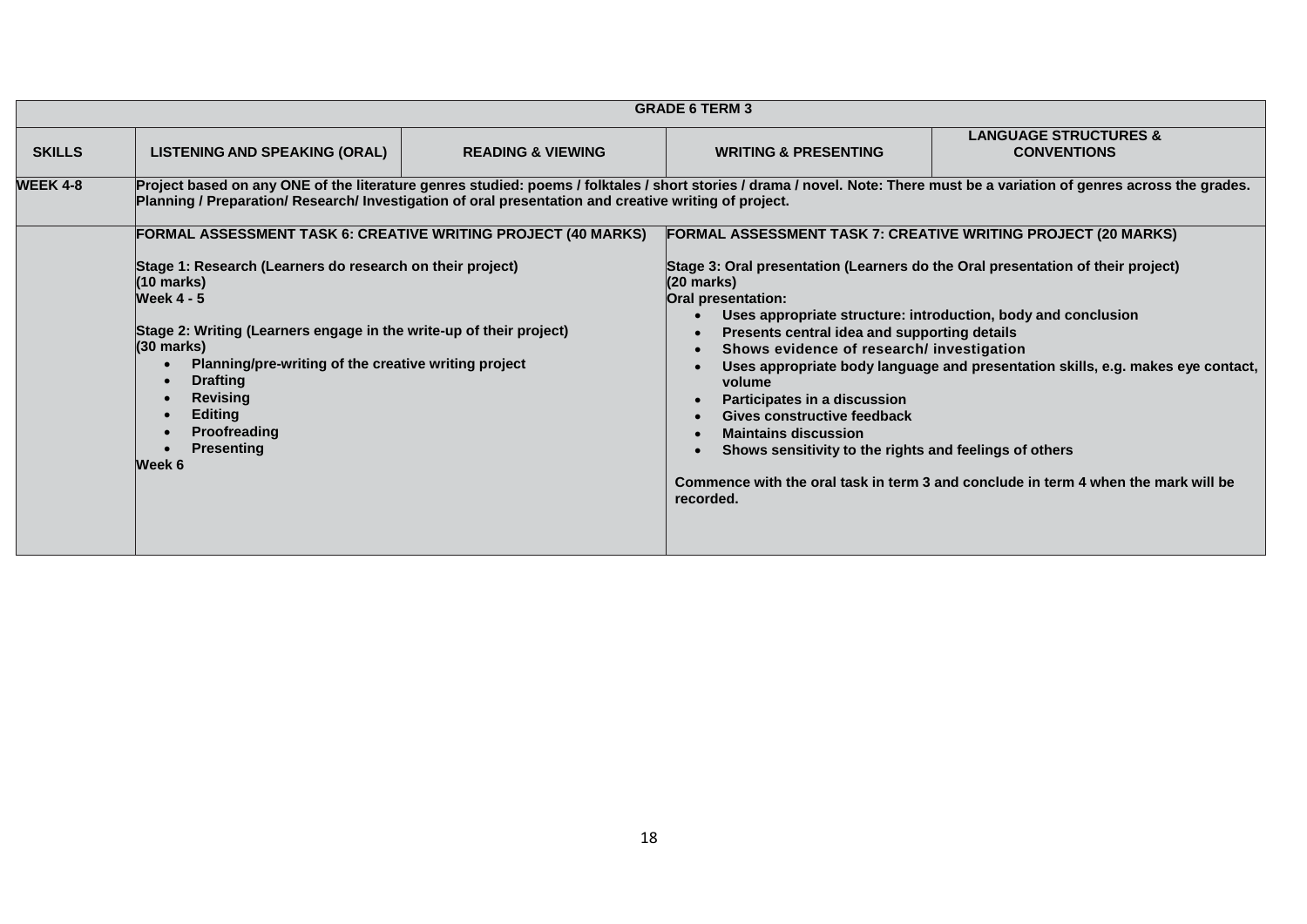| <b>SKILLS</b> | <b>LISTENING AND SPEAKING (ORAL)</b>  | <b>READING &amp; VIEWING</b>          | <b>WRITING &amp; PRESENTING</b>           | <b>LANGUAGE STRUCTURES &amp;</b>              |
|---------------|---------------------------------------|---------------------------------------|-------------------------------------------|-----------------------------------------------|
|               |                                       |                                       |                                           | <b>CONVENTIONS</b>                            |
|               | Participates in conversation on a     | Reads a play                          | Writes a short play script, using a       | <b>Spelling</b>                               |
|               | familiar topic                        | Text from the textbook or reader/s or | more informal style of writing            | Uses the dictionary to check spelling         |
|               | Text from the textbook or reader/s or | Teacher's Resource File (TRF)         | · Selects appropriate characters          | and meanings of words                         |
|               | Teacher's Resource File (TRF)         | • Pre-reading predicting from title   | • Develops the conversation and           | Builds on phonic knowledge to spell           |
|               | • Asks relevant questions and         | • Uses reading strategies             | action logically                          | words, e.g. builds word families based        |
|               | responds to questions                 | • Identifies the story-line           | • Uses direct speech                      | on how they sound or look.                    |
|               | • Sustains the conversation           | • Discusses characters, setting and   | • Uses appropriate punctuation, e.g.      |                                               |
|               | • Expresses opinions                  | action                                | colon, exclamation and question           | Working with words and sentences              |
|               | • Respects others' ideas              | • Expresses feelings stimulated by    | marks                                     | Begins to use determiners such as             |
|               | • Encourages other learners to speak  | the text                              |                                           | one, two, etc. and first, second,             |
|               | the additional language               | • Discusses features of the text      | <b>Uses writing process</b>               | last.                                         |
|               |                                       | especially punctuation and format     | • Brainstorms ideas using mind maps       | Punctuation (comma, exclamation,<br>$\bullet$ |
| <b>TERM3</b>  | Performs simple plays                 |                                       | • Produces first draft                    | quotation marks)                              |
|               | • Uses appropriate content and        | Does comprehension activity on the    | • Gets feedback and revises               | Relative clauses (from term4)<br>$\bullet$    |
| <b>WEEK</b>   | language                              | text (oral or written)                | • Proofreads                              |                                               |
| $9 - 10$      | • Uses direct speech                  |                                       | • Writes final draft                      | <b>Vocabulary in context</b>                  |
|               | • Develops sensible story line        | <b>Practises reading</b>              | • Presents neat, legible final draft with | Words taken from shared or                    |
|               | • Uses voice and expression and       | • Reads aloud with expression,        | correct spacing                           | individually read texts                       |
|               | gestures to convey meaning            | showing understanding of the text     |                                           | <b>Homonyms</b> (words that are               |
|               | • Pronounces words audibly and        | • Reads aloud using proper            | Records words and their meanings          | pronounced or spelled alike but have          |
|               | Correctly                             | pronunciation, pacing and volume.     | in a personal dictionary                  | different meanings, e.g. flour/flower)        |
|               |                                       |                                       | • Writes sentences using the words or     |                                               |
|               |                                       | Reflects on texts read during         | explanations to show the meaning.         |                                               |
|               |                                       | independent/pair reading              | etc.                                      |                                               |
|               |                                       | • Presents a short oral book report   |                                           |                                               |
|               |                                       | with appropriate content and          |                                           |                                               |
|               |                                       | structure                             |                                           |                                               |
|               |                                       | • Gives own opinion                   |                                           |                                               |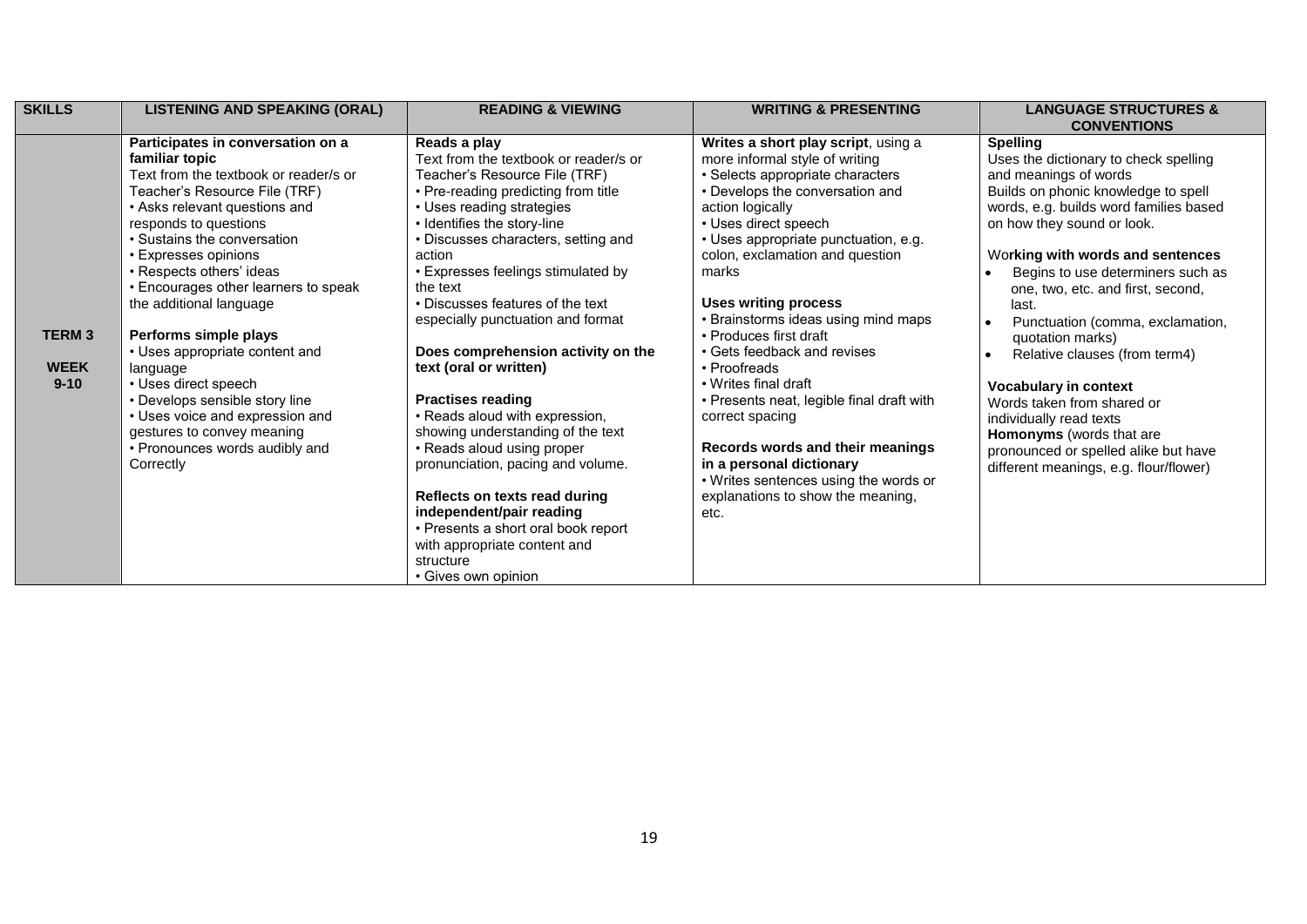|                                                                                                                                                                                          | <b>FORMATIVE ASSESSMENT ACTIVITIES</b>                                                                                                                                                                                                |                                                                                                                                                                                                                                                  |                                                                                                                             |  |  |
|------------------------------------------------------------------------------------------------------------------------------------------------------------------------------------------|---------------------------------------------------------------------------------------------------------------------------------------------------------------------------------------------------------------------------------------|--------------------------------------------------------------------------------------------------------------------------------------------------------------------------------------------------------------------------------------------------|-----------------------------------------------------------------------------------------------------------------------------|--|--|
| <b>Listening and Speaking activities</b><br>Variety of Listening and Speaking activities<br>Listening and Speaking activities that comply<br>with the Covid-19 conditions                | <b>Reading and Viewing activities</b><br><b>Reading Process</b><br><b>Reading aloud activities</b><br><b>Reading Comprehension</b><br>activities<br>Literature activities based on<br>the three prescribed genres for<br>the semester | <b>Writing and Presenting activities</b><br><b>Writing Process</b><br>Paragraphing<br><b>Transactional Texts</b><br><b>Essay</b><br><b>Creative Writing</b>                                                                                      | <b>Language Structures and Conventions activities</b><br>Variety of Language Structures and<br><b>Convention activities</b> |  |  |
| <b>GRADE 6 ENG FAL SUMMARY OF FORMAL ASSESSMENT TASKS: TERM 3</b>                                                                                                                        |                                                                                                                                                                                                                                       |                                                                                                                                                                                                                                                  |                                                                                                                             |  |  |
| <b>FORMAL ASSESSMENT TASK 6</b><br>Creative Writing (10+30=40 marks)<br>Project based on any ONE of the literature genres studied: poems /<br>folktales / short stories / drama / novel. |                                                                                                                                                                                                                                       | <b>FORMAL ASSESSMENT TASK 7 Oral</b><br>Oral presentation of project (20 marks)<br>Note: There must be a variation of genres across the grades.<br>Commence with the oral task in term 3 and conclude in term 4 when the mark will be recorded.) |                                                                                                                             |  |  |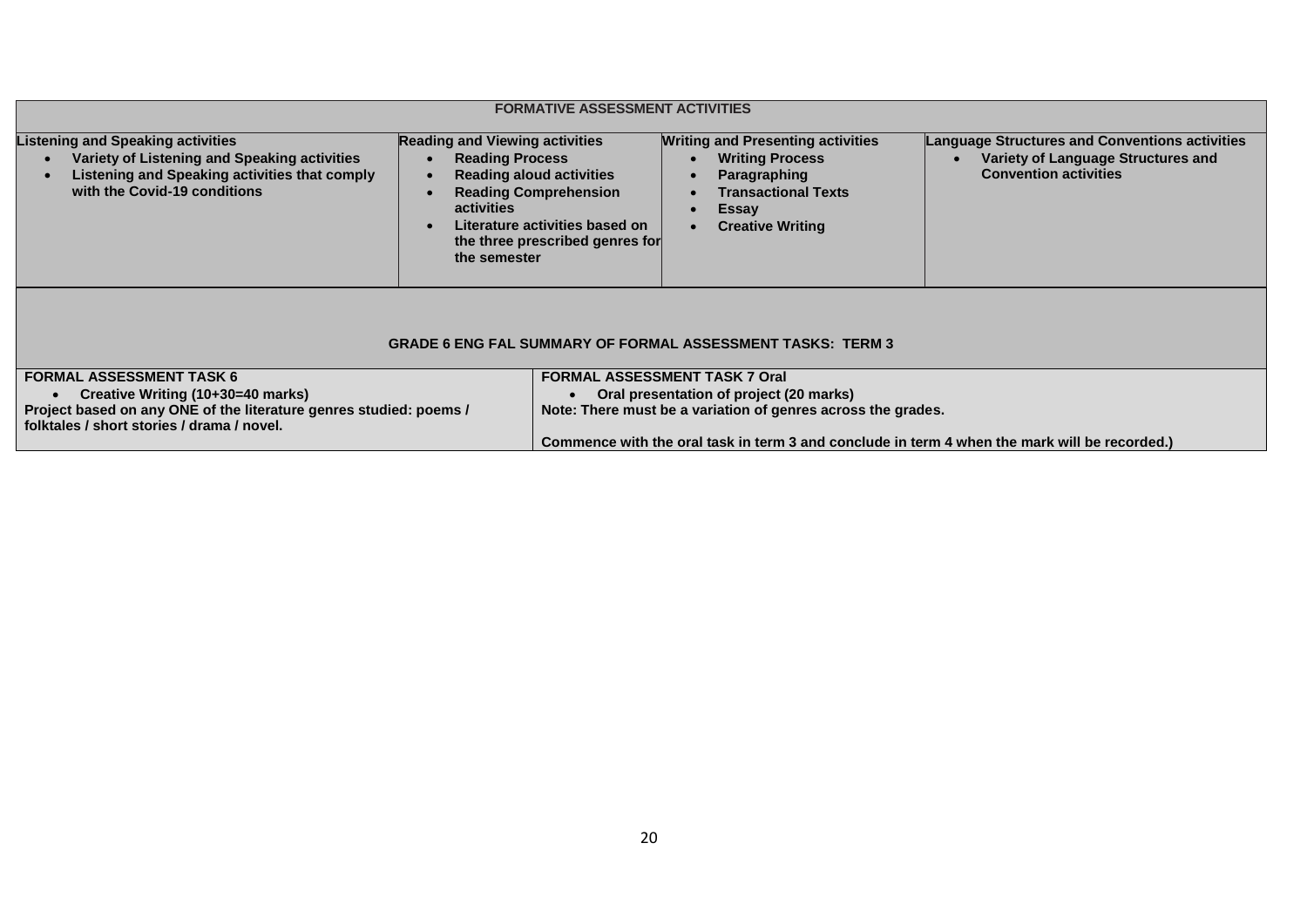| <b>GRADE 6 TERM 4</b>           |                                                                                                                                                                                                                                                                                                                                                                                                                                                                                                                                                                                                                                                                                                                                                  |                                                                                                                                                                                                                                                                                                                                                                                                                                                                                                                                                                                                                                                                                                                                                                                                                                                                                                                                                                                                                                                                                                                                                                                                                                                                                              |                                                                                                                                                                                                                                                                                                                                                                                                                                                                                                                                                                                                                                                                                                                                                   |                                                                                                                                                                                                                                                                                                                                                                                                                                                                                                                                                                                                                                                                                                                                                                                                                                                        |
|---------------------------------|--------------------------------------------------------------------------------------------------------------------------------------------------------------------------------------------------------------------------------------------------------------------------------------------------------------------------------------------------------------------------------------------------------------------------------------------------------------------------------------------------------------------------------------------------------------------------------------------------------------------------------------------------------------------------------------------------------------------------------------------------|----------------------------------------------------------------------------------------------------------------------------------------------------------------------------------------------------------------------------------------------------------------------------------------------------------------------------------------------------------------------------------------------------------------------------------------------------------------------------------------------------------------------------------------------------------------------------------------------------------------------------------------------------------------------------------------------------------------------------------------------------------------------------------------------------------------------------------------------------------------------------------------------------------------------------------------------------------------------------------------------------------------------------------------------------------------------------------------------------------------------------------------------------------------------------------------------------------------------------------------------------------------------------------------------|---------------------------------------------------------------------------------------------------------------------------------------------------------------------------------------------------------------------------------------------------------------------------------------------------------------------------------------------------------------------------------------------------------------------------------------------------------------------------------------------------------------------------------------------------------------------------------------------------------------------------------------------------------------------------------------------------------------------------------------------------|--------------------------------------------------------------------------------------------------------------------------------------------------------------------------------------------------------------------------------------------------------------------------------------------------------------------------------------------------------------------------------------------------------------------------------------------------------------------------------------------------------------------------------------------------------------------------------------------------------------------------------------------------------------------------------------------------------------------------------------------------------------------------------------------------------------------------------------------------------|
| <b>SKILLS</b>                   | <b>LISTENING AND SPEAKING (ORAL)</b>                                                                                                                                                                                                                                                                                                                                                                                                                                                                                                                                                                                                                                                                                                             | <b>READING &amp; VIEWING</b>                                                                                                                                                                                                                                                                                                                                                                                                                                                                                                                                                                                                                                                                                                                                                                                                                                                                                                                                                                                                                                                                                                                                                                                                                                                                 | <b>WRITING &amp; PRESENTING</b>                                                                                                                                                                                                                                                                                                                                                                                                                                                                                                                                                                                                                                                                                                                   | <b>LANGUAGE STRUCTURES &amp;</b><br><b>CONVENTIONS</b>                                                                                                                                                                                                                                                                                                                                                                                                                                                                                                                                                                                                                                                                                                                                                                                                 |
| <b>TERM4</b><br><b>WEEK 1-2</b> | Listens to a story<br>(Choose from contemporary realistic<br>fiction/traditional stories/personal<br>accounts/adventure/funny/fantasy/real<br>life stories/historical fiction)<br>Text from the textbook or reader/s or<br>Teacher's Resource File (TRF)<br>• Asks relevant questions and<br>responds to questions<br>• Summarises the story<br>• Answers and begins to ask and<br>answer more complex questions,<br>e.g. Why couldn't ?; What? How<br>do you think ?<br>• Discusses ethical, social and critical<br>issues in a story, code switching if<br>necessary<br>Presents an oral book review<br>· Selects appropriate content and<br>structure<br>• Expresses and explains own opinion<br>• Presents clearly with fluent<br>Expression | Reads a story<br>Text from the textbook or reader/s or<br>Teacher's Resource File (TRF)<br>• Pre-reading: predicts from the title<br>and pictures<br>• Uses reading strategies: uses<br>contextual clues to find the meaning<br>of new words<br>• Discusses plot, setting and<br>characters<br>• Discusses the sequence of events,<br>answering questions about what<br>happened first, second, etc.<br>• Asks and answers more complex<br>questions, e.g. Why couldn't?<br>What? How do you think ?<br>• Expresses and explains own opinion<br>• Discusses how characters represent<br>a particular view of the world<br>• Discusses the role that visual images<br>play<br>• Discusses alternative ways of<br>presenting characters<br>Does comprehension activity on the<br>text (oral or written)<br>Include poetry from week $5 - 6$<br><b>Reads poems</b><br>• Pre-reading: predicts from title and<br>pictures<br>· Uses reading strategies, e.g. uses<br>contextual clues<br>• Answers questions about the poem<br>• Expresses feelings stimulated by the<br>poem<br>• Discusses rhyme and alliteration<br>• Discusses comparisons made in the<br>poem (similes<br><b>Practises reading</b><br>• Reads aloud with expression,<br>showing understanding<br>• Reads aloud using proper | Writes a simple story<br>• Uses story structure as a frame<br>• Uses language imaginatively<br>especially a variety of vocabulary<br>• Links sentences into a coherent<br>paragraph using pronouns,<br>connecting words and correct<br>punctuation<br>• Uses appropriate grammar, spelling<br>and punctuation<br>• Uses correct tense consistently<br>• Uses the dictionary to check spelling<br>and meanings of words<br>Uses the writing process<br>• Brainstorms ideas<br>• Writes a first draft<br>• Revises<br>• Edits<br>• Writes final draft<br>• Presents neat, legible final draft<br>Records words and their meanings<br>in a personal dictionary<br>• Writes sentences using the words or<br>explanations to show the meaning,<br>etc. | <b>Spelling</b><br>Spells familiar words correctly, using a<br>personal dictionary<br>Builds on knowledge of sight words<br>and high frequency words<br>Working with words and sentences<br>Builds on use of demonstrative<br>$\bullet$<br>pronouns (e.g. this, that, those, these)<br>Builds on use of adjectives (before<br>nouns), e.g. The small dog<br>Uses the command form of the verb,<br>$\bullet$<br>Uses question forms, e.g. who,<br>what, when, which, why, how<br>Progressive tense (past, present,<br>$\bullet$<br>future)<br>Uses adverbs of time (e.g. tomorrow,<br>yesterday)<br>prepositions that show<br>direction (towards), time (on, during),<br>possession (with)<br><b>Vocabulary in context</b><br>Words taken from shared or<br>individually read texts<br>Antonyms (words that are opposite in<br>meaning, e.g. loud/soft) |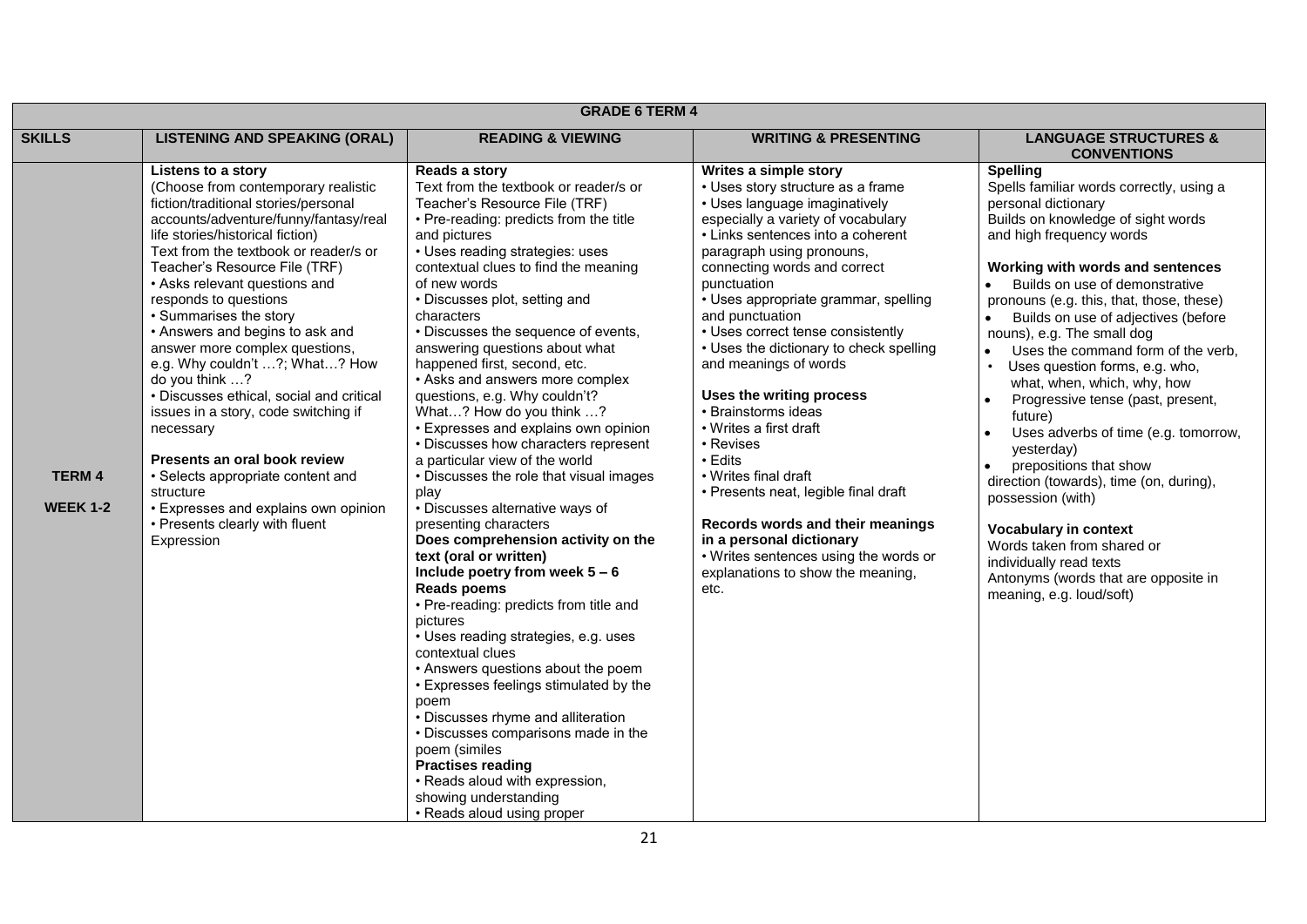| <b>FORMAL ASSESSMENT TASK 7:</b>                                                                                             |  | Reflects on texts read during<br>independent/pair reading<br>• Retells the story in 5 or 6 sentences<br>(summarizes) |  |  |
|------------------------------------------------------------------------------------------------------------------------------|--|----------------------------------------------------------------------------------------------------------------------|--|--|
| <b>Oral Presentation (20 marks)</b><br>This task is a continuation from Term 3. It will be completed and recorded in Term 4. |  |                                                                                                                      |  |  |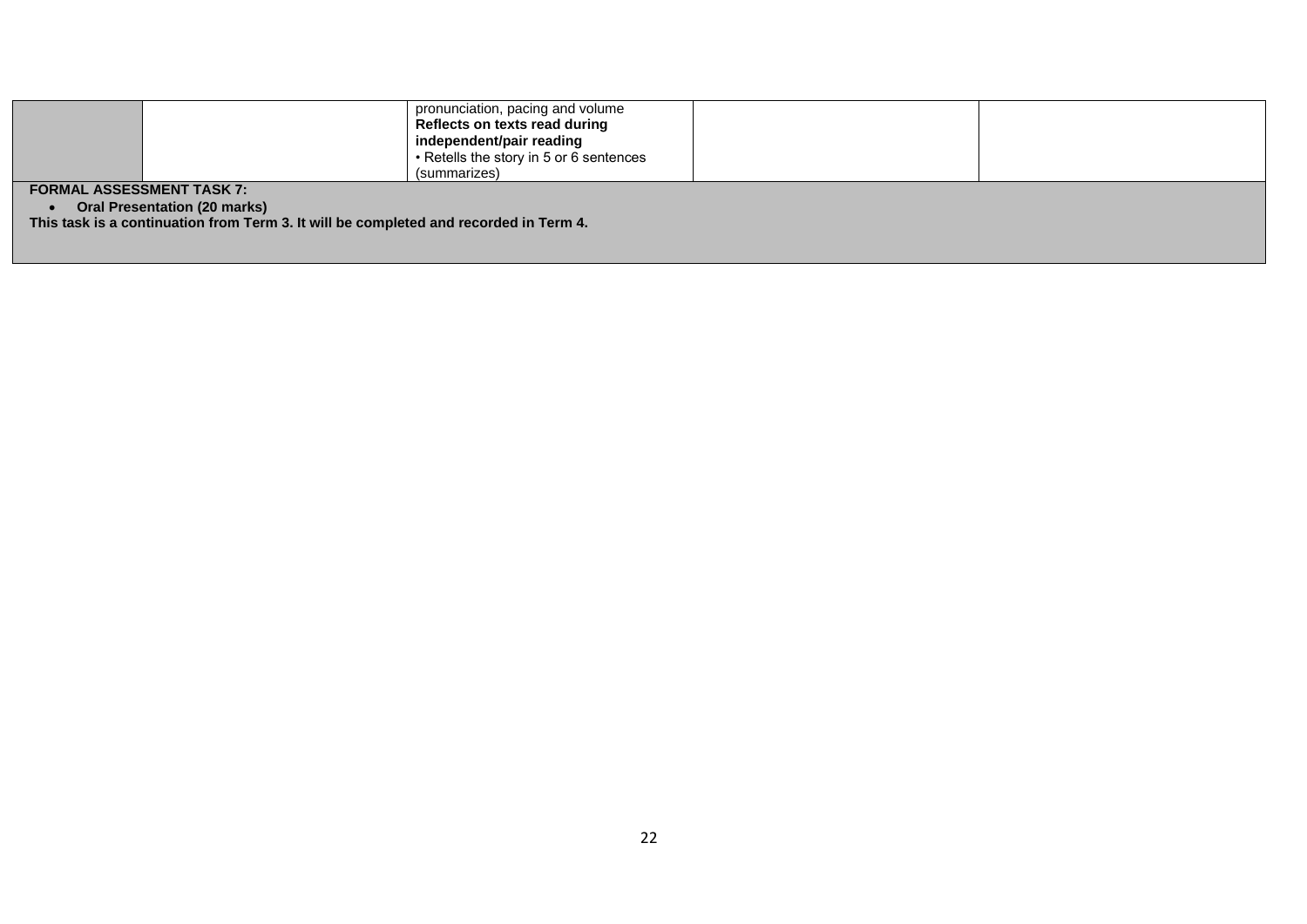| <b>SKILLS</b>                   | <b>LISTENING AND SPEAKING (ORAL)</b>                                                                                                                                                                                                                                                                                                                                                                    | <b>READING &amp; VIEWING</b>                                                                                                                                                                                                                                                                                                                                                                                                                                                                                                                                                                                                                                                                                                                                                                                                                                                                                                                                  | <b>WRITING &amp; PRESENTING</b>                                                                                                                                                                                                                                                                                                                                                                                                                                                                                                                                                                                               | <b>LANGUAGE STRUCTURES &amp;</b><br><b>CONVENTIONS</b>                                                                                                                                                                                                                                                                                                                                                                                                                                                                                                                                                                      |
|---------------------------------|---------------------------------------------------------------------------------------------------------------------------------------------------------------------------------------------------------------------------------------------------------------------------------------------------------------------------------------------------------------------------------------------------------|---------------------------------------------------------------------------------------------------------------------------------------------------------------------------------------------------------------------------------------------------------------------------------------------------------------------------------------------------------------------------------------------------------------------------------------------------------------------------------------------------------------------------------------------------------------------------------------------------------------------------------------------------------------------------------------------------------------------------------------------------------------------------------------------------------------------------------------------------------------------------------------------------------------------------------------------------------------|-------------------------------------------------------------------------------------------------------------------------------------------------------------------------------------------------------------------------------------------------------------------------------------------------------------------------------------------------------------------------------------------------------------------------------------------------------------------------------------------------------------------------------------------------------------------------------------------------------------------------------|-----------------------------------------------------------------------------------------------------------------------------------------------------------------------------------------------------------------------------------------------------------------------------------------------------------------------------------------------------------------------------------------------------------------------------------------------------------------------------------------------------------------------------------------------------------------------------------------------------------------------------|
| <b>TERM4</b><br><b>WEEK 3-4</b> | Participates in teacher led<br>discussion<br>• Discusses advantages and<br>disadvantages<br>• Uses a concepts and vocabulary,<br>e.g. those relating to other subjects<br>• Takes turns<br>• Respects others' opinions<br>• Encourages others to speak<br>Listens to and discusses a talk<br>• Discusses main ideas and specific<br>details<br>• Records specific information on a<br>chart or mind map | Reads information text, e.g. from<br>across the curriculum<br>Text from the textbook or reader/s or<br>Teacher's Resource File (TRF)<br>• Pre-reading: reads and discusses<br>headings and pictures<br>• Uses reading strategies, e.g. scans<br>for information<br>• Notices the role that pictures and<br>photographs play in constructing<br>meaning<br>• Answers questions about the text<br>· Identifies advantages and<br>disadvantages<br>• Summarises a paragraph with<br>Support<br>Does comprehension activity on the<br>text (oral or written)<br><b>Practises reading</b><br>• Reads aloud with appropriate<br>pronunciation, fluency and<br>expression<br>Reads and solves a word puzzle<br>• Spells words correctly<br>• Shows understanding of meanings<br>of words<br>• Uses relevant vocabulary<br>Reflects on texts read during<br>independent/pair reading<br>• Expresses emotional response to<br>texts read<br>• Relates text to own life | Uses information from a visual text,<br>e.g. charts/tables/diagrams/<br>mind maps/maps/pictures/ graphs<br>to write a text<br>Writes two to three paragraphs<br>· Facts are correct and well<br>organised<br>· Spelling and punctuation are<br>Correct<br>Writes visual information text<br>• Makes a mind map summary of a<br>short text<br>• Organises advantages and<br>disadvantages into a table<br>Uses the dictionary to check spelling<br>and meanings of words<br>Records words and their meanings<br>in a personal dictionary<br>• Writes sentences using the words or<br>explanations to show the meaning,<br>etc. | <b>Spelling</b><br>Uses the dictionary to check spelling<br>and meanings of words<br>Uses knowledge of alphabetical order<br>and first letters of a word to find words in a<br>dictionary.<br>Working with words and sentences<br>Begins to understand there is no article<br>with uncountable nouns (e.g. I like<br>fish.)<br>Begins to use possessive pronouns<br>$\bullet$<br>(e.g. mine, yours, his, hers, ours,<br>theirs)<br>Uses connecting words to show<br>addition (and)<br>Constructs compound sentences using<br>'and'<br><b>Vocabulary in context</b><br>Words taken from shared or<br>individually read texts |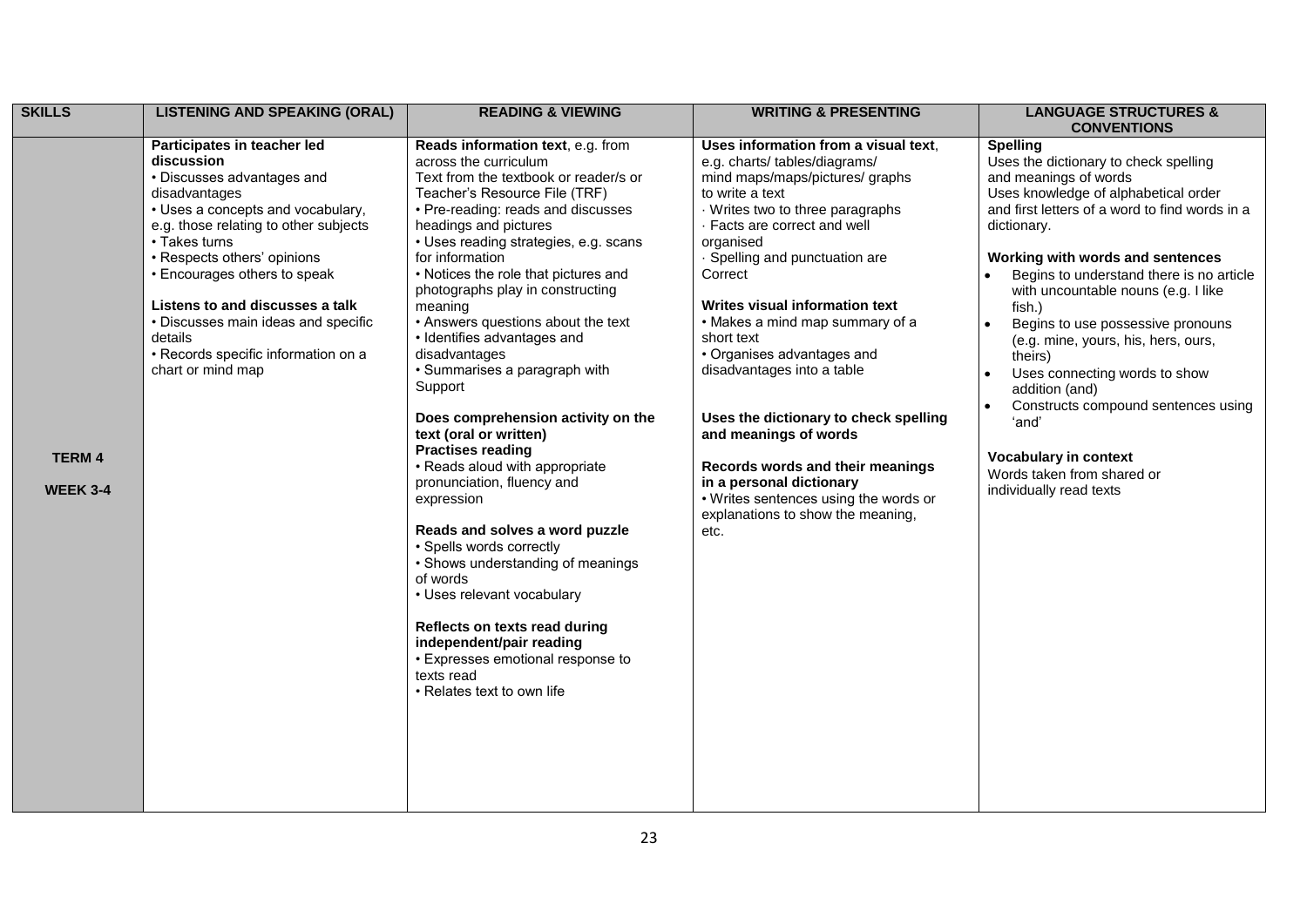| <b>SKILLS</b>                   | <b>LISTENING AND SPEAKING (ORAL)</b>                                                                                                                                                                                                                                                                                                                                                                                                                                                                                                                                                                                                                                                                                                                                                                                                                                                                                                                                                                                                                                                                                                                                                                                                                                                                                                                                                                                                                    | <b>READING &amp; VIEWING</b>                                                                                                                                                                                                                                                                                                                                                                                                                                                                                                                                                                                                                                                                                                                                                                                                                                                                                                                                                                                                                                                                                                                                                                                                                                | <b>WRITING &amp; PRESENTING</b>                                                                                                                                                                                                                                                                                                                                                                                                                                                                                                                                                                                                                                                                                                                                                                                                                    | <b>LANGUAGE STRUCTURES &amp;</b><br><b>CONVENTIONS</b>                                                                                                                                                                                                                                                                                                                                                                                                                                                                                                                                                                                                                                                                              |
|---------------------------------|---------------------------------------------------------------------------------------------------------------------------------------------------------------------------------------------------------------------------------------------------------------------------------------------------------------------------------------------------------------------------------------------------------------------------------------------------------------------------------------------------------------------------------------------------------------------------------------------------------------------------------------------------------------------------------------------------------------------------------------------------------------------------------------------------------------------------------------------------------------------------------------------------------------------------------------------------------------------------------------------------------------------------------------------------------------------------------------------------------------------------------------------------------------------------------------------------------------------------------------------------------------------------------------------------------------------------------------------------------------------------------------------------------------------------------------------------------|-------------------------------------------------------------------------------------------------------------------------------------------------------------------------------------------------------------------------------------------------------------------------------------------------------------------------------------------------------------------------------------------------------------------------------------------------------------------------------------------------------------------------------------------------------------------------------------------------------------------------------------------------------------------------------------------------------------------------------------------------------------------------------------------------------------------------------------------------------------------------------------------------------------------------------------------------------------------------------------------------------------------------------------------------------------------------------------------------------------------------------------------------------------------------------------------------------------------------------------------------------------|----------------------------------------------------------------------------------------------------------------------------------------------------------------------------------------------------------------------------------------------------------------------------------------------------------------------------------------------------------------------------------------------------------------------------------------------------------------------------------------------------------------------------------------------------------------------------------------------------------------------------------------------------------------------------------------------------------------------------------------------------------------------------------------------------------------------------------------------------|-------------------------------------------------------------------------------------------------------------------------------------------------------------------------------------------------------------------------------------------------------------------------------------------------------------------------------------------------------------------------------------------------------------------------------------------------------------------------------------------------------------------------------------------------------------------------------------------------------------------------------------------------------------------------------------------------------------------------------------|
| <b>TERM4</b><br><b>WEEK 5-6</b> | Listens to a story<br>(Choose from contemporary realistic<br>fiction/traditional stories/personal<br>accounts/adventure/funny/fantasy/real<br>life stories/historical fiction)<br>Text from the textbook or reader/s or<br>Teacher's Resource File (TRF)<br>• Asks relevant questions and responds<br>to questions<br>• Summarises the story<br>• Answers and begins to ask and<br>answer more complex questions,<br>e.g. Why?  What?  How do you think?<br>• Expresses an opinion, giving a<br>reason for it, e.g. on ethical, social<br>and critical issues in a story, code<br>switching if necessary<br>• Uses tenses introduced in the earlier<br>grades, e.g. simple past and future<br>Listens to a poem/s<br>Text from the textbook or Teacher's<br>Resource File (TRF)<br>• Recalls main idea<br>· Discusses central idea<br>• Relates to own experience<br>• Identifies rhyme and words that begin with<br>the same sounds (alliteration)<br><b>Identifies and discusses</b><br>comparisons (e.g. similes)<br>• Expresses feelings stimulated by the<br>poem<br>• Performs song/selected lines<br><b>Practises Listening and Speaking</b><br>(Choose one for daily practice)<br>• Performs a poem<br>· Plays a language game<br>· Gives and follows instructions/<br>directions<br>• Discusses a topic<br>• Recounts events or experiences<br>in the right sequence, answering<br>questions about what happened first,<br>second, third, etc. | Reads a story<br>Text from the textbook or reader/s or<br>Teacher's Resource File (TRF)<br>• Pre-reading: predicts from the title<br>and pictures<br>• Uses reading strategies: uses<br>contextual clues to find the meaning<br>of new words<br>• Discusses plot, setting and<br>characters<br>• Discusses the sequence of events,<br>answering questions about what<br>happened first, second, etc.<br>• Asks and answers more complex<br>questions, e.g. Why couldn't ?;<br>What? How do you think ?<br>• Expresses and explains own opinion<br>Does comprehension activity on the<br>text (oral or written)<br>Move to week 1 - 2<br><b>Reads poems</b><br>• Pre-reading: predicts from title and<br>pictures<br>• Uses reading strategies, e.g. uses<br>contextual clues<br>• Answers questions about the poem<br>• Expresses feelings stimulated by the<br>poem<br>• Discusses rhyme and alliteration<br>• Discusses comparisons made in the<br>poem (similes)<br><b>Practises reading</b><br>• Reads aloud with expression,<br>showing understanding<br>• Reads aloud using proper<br>pronunciation, pacing and volume<br>Reflects on texts read during<br>independent/pair reading<br>• Does a structured book review with<br>good oral presentation | Writes a book review<br>• Selects appropriate content and<br>structure<br>• Expresses and explains own opinion<br>• Includes title, characters and<br>Summary<br>Writes a personal letter<br>• Selects appropriate content<br>• Uses a frame only if necessary<br>• Addresses the message correctly<br>• Orders the information logically<br>• Writes own name at the end<br>• Uses an informal style of writing<br>appropriate for the purpose<br>Uses the writing process<br>• Brainstorms ideas<br>• Writes a first draft<br>• Revises<br>$\cdot$ Edits<br>• Writes final draft<br>• Presents neat, legible final draft<br>Uses the dictionary to check spelling<br>and meanings of words<br>Records words and their meanings<br>in a personal dictionary<br>• Writes sentences using the words or<br>explanations to show the meaning,<br>etc. | <b>Spelling</b><br>Uses the dictionary to check spelling<br>and meanings of words<br>Words belonging to the same lexical<br>field, e.g. cover and page belong to the<br>lexical field 'book'<br>Working with words and sentences<br>Uses question forms, e.g. who, what,<br>when, which, why, how<br>Develops use of connecting words<br>$\bullet$<br>showing reason and purpose.<br>Begins to use connecting words to<br>$\bullet$<br>show choice (e.g., eitheror).<br>Future tense (e.g. 'I will see him<br>tomorrow.' 'I'm going to see him<br>tomorrow.')<br>Uses direct and indirect speech<br>Uses quotation marks for direct speech<br><b>Vocabulary in context</b><br>Words taken from shared or<br>individually read texts |

 $\mathbf{r}$